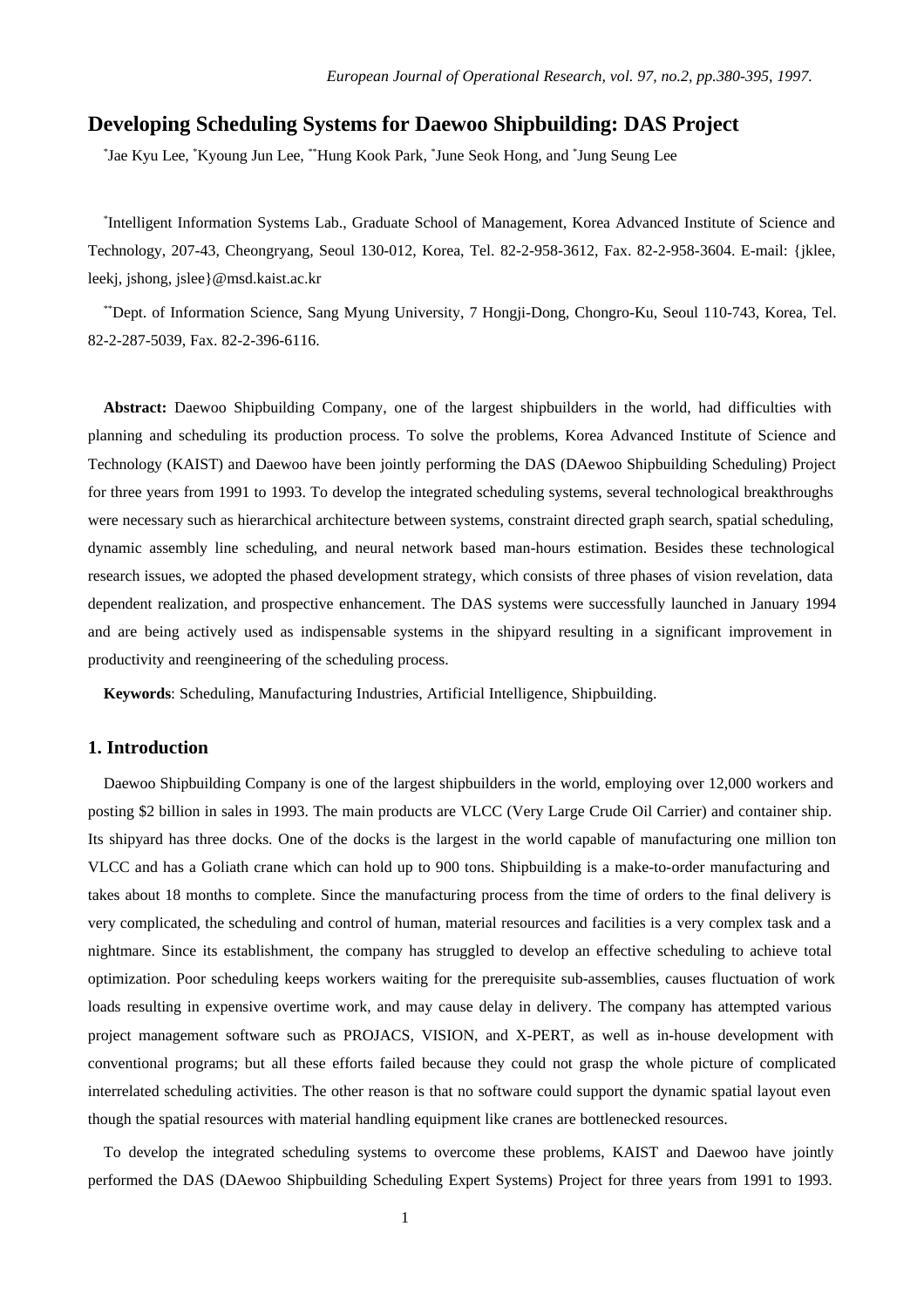The DAS systems were successfully launched in January 1994 and have been indispensable systems in the shipyard, resulting in the significant improvement in productivity and reporting the visible and positive impacts in several ways. The DAS project adopted various Operational Research and Artificial Intelligence technologies to cope with the scheduling task. The key sub-systems in DAS project are as follow:

DAS-ERECT: Erection Scheduler at Docks

DAS-CURVE: Curved Block Assembly Shop Scheduler

DAS-PANEL: Panelled Block Assembly Shop Scheduler

DAS-MH: Neural Network based Man-hour Estimator

The key approaches that have contributed to the success of DAS project can be characterized as follow:

- 1) Hierarchical Architecture for the Shipbuilding Scheduling
- 2) Constraint Directed Graph Search
- 3) Spatial Scheduling
- 4) Dynamic Assembly Line Scheduling
- 5) Neural Network Based Man-hours Estimation
- 6) Three-phased Development Strategy

To explain the whole project emphasizing the key technological issues, the remaining sections review these issues one by one. The explanations about the implementation and maintenance, technology transfer, and organizational impact are followed.

## **2. Hierarchical Architecture between Scheduling Systems**

The first approach that we have taken to handle the scheduling complexity is the hierarchical architecture as many complex tasks do. A large tanker is divided into hundreds of sized blocks as shown in Figure 1. The blocks can be categorized into two types: flat-bottomed, which are assembled in the Panelled Block Assembly Shop (PBS), and curved-bottomed, which are assembled in the Curved Block Assembly Shop(CBS). Multiple blocks may be assembled into larger ones (called super-blocks) in the Pre-Erection Shop to reduce the assembly time needed at the main erection docks. At the main docks a number of blocks and super-blocks are constructed ('erected') using a very large Goliath crane. In a shipbuilding plant, there are usually pre-erection shops next to the dry docks as shown in Figure 2.

[ FIGURE 1. APPEARS HERE ]

Figure 1. A Ship and its Partition into Blocks

\_\_\_\_\_\_\_\_\_\_\_\_\_\_\_\_\_\_\_\_\_\_\_\_\_\_\_\_\_\_\_\_\_\_\_\_\_

\_\_\_\_\_\_\_\_\_\_\_\_\_\_\_\_\_\_\_\_\_\_\_\_\_\_\_\_\_\_\_\_\_\_\_\_\_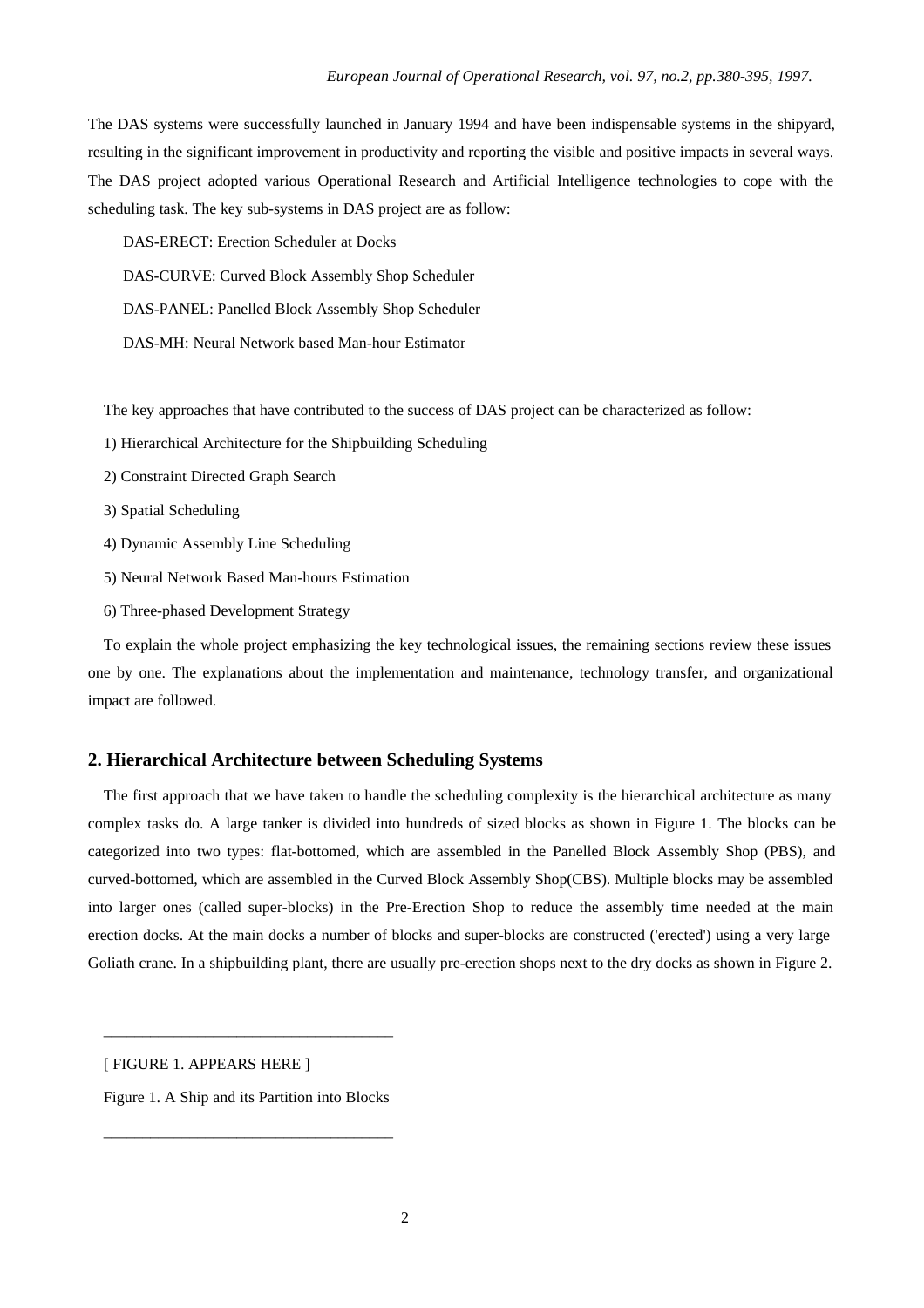For the erection scheduling at the dock, the system DAS-ERECT employs the hierarchical scheduling architecture along with the constraint directed graph search technique that would be explained in the next section. During the generative scheduling stage, DAS-ERECT considers only the aggregate capacities of lower level assembly shops like PBS and CBS. Then DAS-ERECT requests the relevant lower level schedulers to deliver the blocks by the due dates as shown in Figure 3. The scheduler at PBS and CBS -- DAS-PANEL and DAS-CURVE, respectively -- schedules its own work area according to the requested due dates as well as the detailed spatial and manpower constraints. When a certain block cannot be assembled in time, the scheduler reports the trouble to the higher level dock scheduler to obtain assistance in resolving the inconsistency. Then a negotiation starts between shops by adjusting the overtime level or due date of the block. Currently, a computerized Group Scheduling Support environment is under construction as a second phase of DAS project. Another advantage of hierarchical scheduling is the robustness during the reactive scheduling phase (Lee, Suh, and Fox 1993).

[ FIGURE 2. APPEARS HERE ]

Figure 2. Typical Shipbuilding Procedure

\_\_\_\_\_\_\_\_\_\_\_\_\_\_\_\_\_\_\_\_\_\_\_\_\_\_\_\_\_\_\_\_\_\_\_

\_\_\_\_\_\_\_\_\_\_\_\_\_\_\_\_\_\_\_\_\_\_\_\_\_\_\_\_\_\_\_\_\_\_\_

[ FIGURE 3. APPEARS HERE ]

Figure 3. Hierarchical Architecture of Shipbuilding Scheduling

\_\_\_\_\_\_\_\_\_\_\_\_\_\_\_\_\_\_\_\_\_\_\_\_\_\_\_\_\_\_\_\_\_\_\_\_\_\_\_\_\_\_\_\_\_\_\_\_\_\_\_

\_\_\_\_\_\_\_\_\_\_\_\_\_\_\_\_\_\_\_\_\_\_\_\_\_\_\_\_\_\_\_\_\_\_\_\_\_\_\_\_\_\_\_\_\_\_\_\_\_\_\_

## **3. Constraint Directed Graph Search in Erection Scheduling**

A bottlenecked technology for the erection scheduling at dock was its search technology. PERT (Program Evaluation and Review Technique) technique is not appropriate here because the capacity constraints cannot be considered.

The important characteristics of erection scheduling can be summarized as follow:

*1) Sequential Erection at Each Dock:* Blocks and super-blocks in each dock have to be erected one at a time because there is only one Goliath crane at each dock.

*2) Large Search Space:* Since the schedulers have to consider multiple ships, each composed of 400 ~ 500 blocks, a manual search for the best schedule is beyond mental processing capacity.

*3) Technical Knowledge for Erection Sequencing:* The technical knowledge which restricts the erection sequences should be taken into consideration.

*4) Utilization of Resources:* Key resources in shipbuilding comprise human workforces, cranes and space. To utilize these resources effectively, a schedule should be established to balance the loads among PBS, CBS, Pre-erection shops and docks.

The objectives and constraints of erection scheduling can be summarized as follows.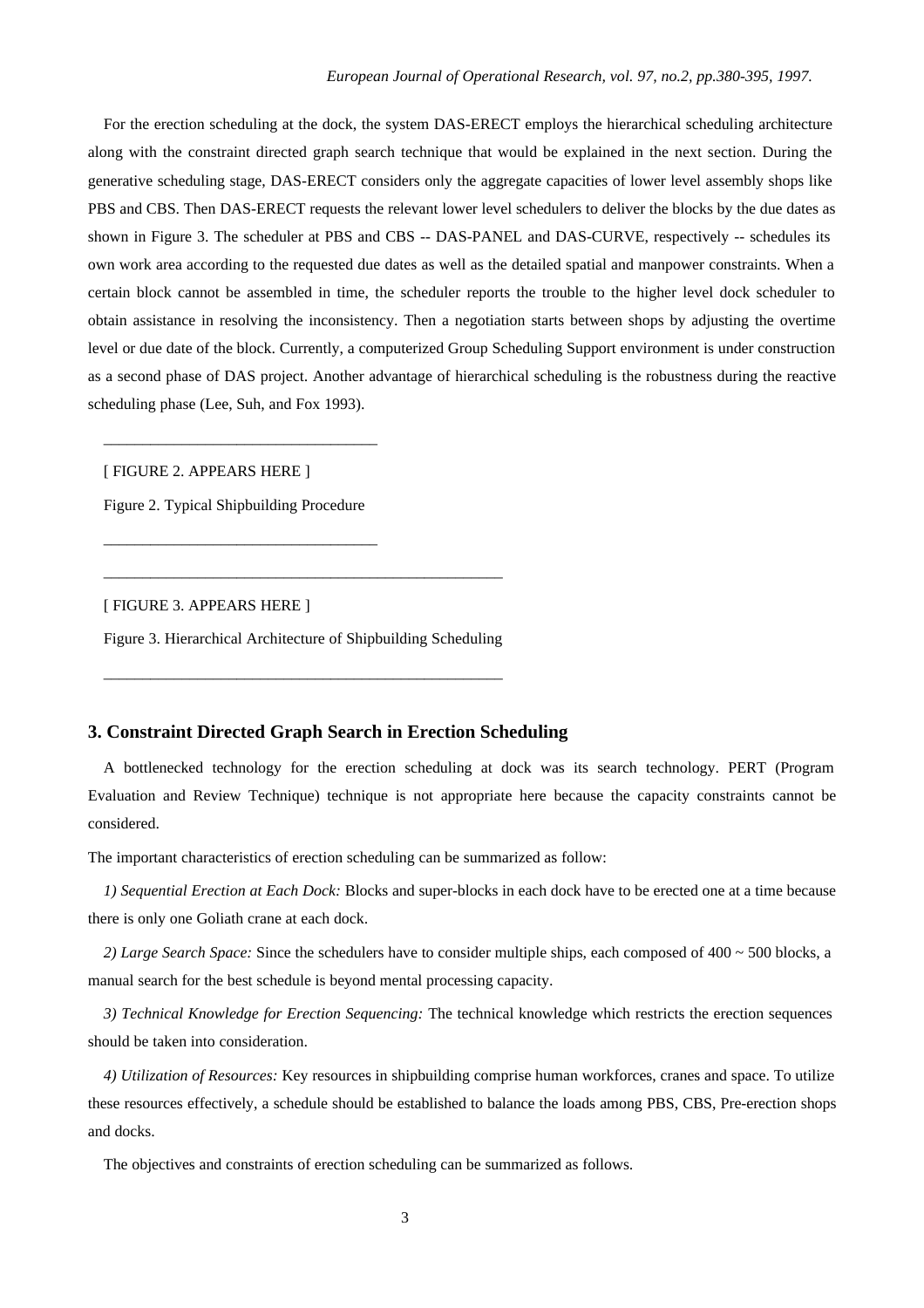## Objectives

- Balanced loads among different stages of assembly operations

- Minimization of makespan

#### Constraints

- Resource Constraints:

1) Human resource capacity denoted as Man-Hour (MH)

2) Crane capacity

3) Area capacity of workplates

- Technical Constraints

Ten types of technical constraints are grouped into three classes. Examples from each class are as follow:

1) *General Technical Constraints*: A keel laying block should be selected among the non-side and bottom blocks of engine-room or mid-body part.

2) *Constraints on Partial Sequence*: All the blocks should satisfy the structural stability condition. Therefore the transverse sequence of the mid-body must satisfy the following sequence: Bottom →Bulk-Head →Side-Shell → Deck.

3) *Constraints on Precedence Relationship*: The block that needs supporting facilities must be erected after having erected the base blocks on which the facilities should stand.

To handle this problem, the constraint directed graph search technique is adopted. The first observation is that a node in graph search can correspond to a block as shown in Figure 4 and Figure 5. The graph search expands nodes, and selects a proper node possibly using an evaluation function (Nilsson, 1980). However, the application of a pure graph search is not appropriate in this case because measurement of multiple realistic evaluation functions is almost impossible. The second observation is that there are precedence constraints between nodes due to the technical constraints. To accommodate the graph expansion framework with the constraints consideration, we amalgamated an algorithm called *Constraint Directed Graph Search (CDGS)* (Lee et al. 1995b).

To develop an algorithm for the Constraint Directed Graph Search procedure, let's consider the case of a single vessel. This algorithm can be extended to multiple vessel and multiple dock cases. For the detail algorithm for Constraint Directed Graph Search for shipbuilding, refer to Lee, Choi, Yang and Kim (1994).

## **Notations**

*WHOLE:* all nodes

*PATH*: list of scheduled nodes

*POTENTIAL*: union of adjacent nodes to the ones in current *PATH* excluding those in the *PATH* itself *ERECTABLE*: list of nodes that satisfy the technical constraints among the nodes in the current *POTENTIAL*

## **Constraint Directed Graph Search Algorithm**

*Phase 1: Initialization*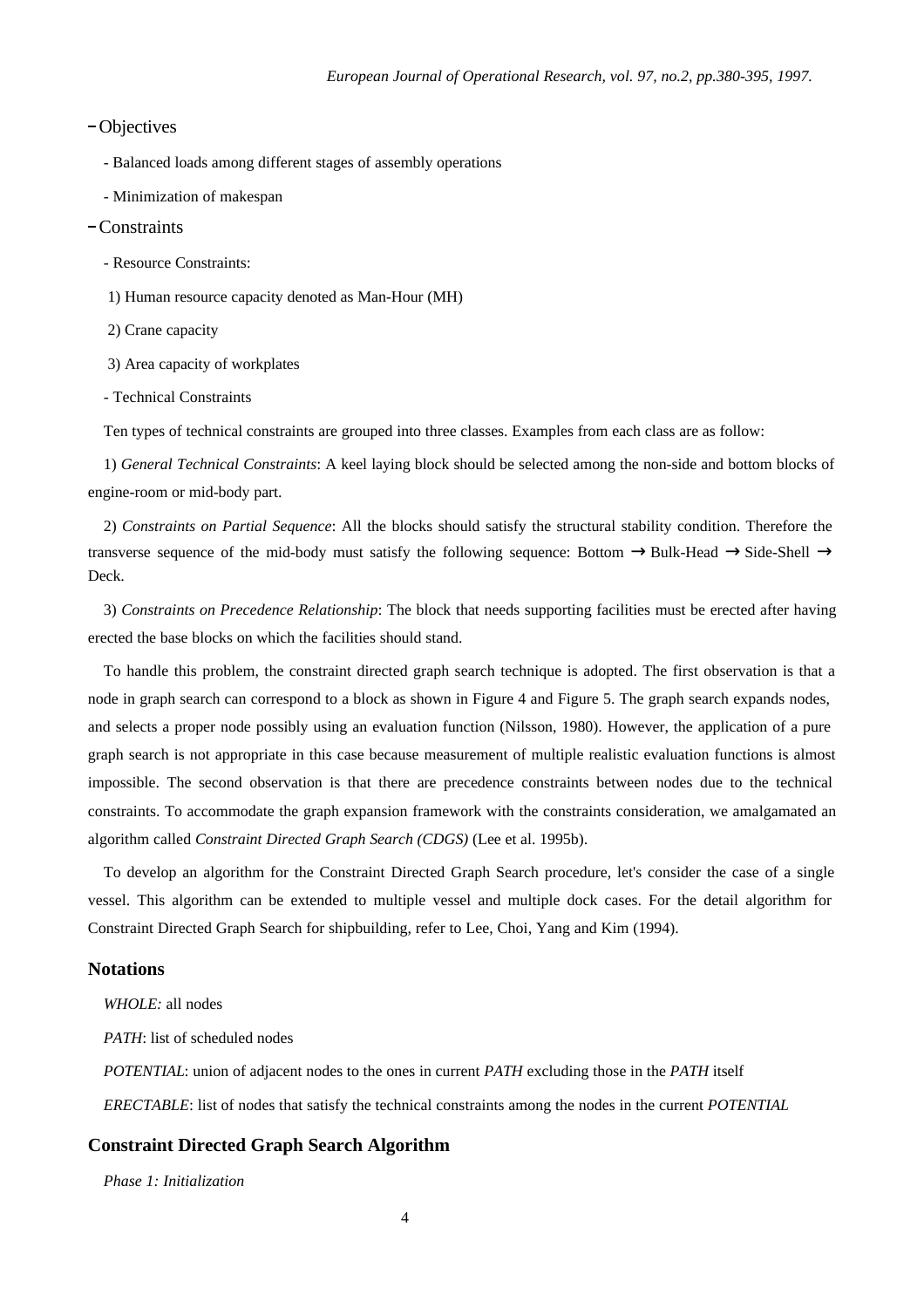- *1*. Acquire the required data and constraints.
- *2*. Put all the nodes to be erected in the *WHOLE list.*
- *Phase 2: Selection of Keel Laying Block*
- *3*. Generate the candidate keel laying blocks. In this step, utilize the potential keel-laying block selection constraints.
- *4*. Select a keel-laying block based on the selection strategy. Put the selected keel laying block in the *PATH list.*

*Phase 3: Graph Expansion*

- *5*. Expand *POTENTIAL* of current *PATH* by adding adjacent nodes while not in the *PATH*.
- *6*. If the *POTENTIAL* =  $\phi$  and *WHOLE* =  $\phi$ , all nodes are erected appropriately. Stop.

If  $POTENTIAL = \phi$  while  $WHOLE \neq \phi$ , the search procedure has problems. Stop with an error message.

- *7*. Among the nodes in *POTENTIAL*, select the nodes which also satisfy the technical constraints.
- *8*. If *ERECTABLE* =  $\phi$ , backtrack.

Then, go to Step 5.

*9.* If *ERECTABLE*  $\neq$  *Φ*, select the best node to be erected from *ERECTABLE*. Update each list. Go to Step 5.

For explanatory purpose, suppose three erected blocks PA, PB, and PC whose path is *PATH* = { PA, PB, PC }. For those blocks, there are ten potentially erectable blocks *POTENTIAL* = {P1, P2, ... , P10} as shown in Figure 4 and Figure 5. We can derive *ERECTABLE* list from the *POTENTIAL* list by considering technical constraints such as *structural stability*. By applying this constraint, suppose the *ERECTABLE* list has reduced to {P1, P2}. To select one block from *ERECTABLE*, we evaluate blocks P1 and P2 using two criteria: load level at lower-level assembly shops and the earliest erection start time at dock. Suppose P2 is selected, then the *PATH* list becomes {PA, PB, PC, P2}. The above procedure is repeated possibly with some backtracks until all blocks are erected. The Figure 6 shows an erection network scheduled by DAS-ERECT.

[ FIGURE 4. APPEARS HERE ]

Figure 4. Spatial Position of Potentially Erectable Blocks

[ FIGURE 5. APPEARS HERE ]

Figure 5. Partially Expanded Graph Search

[ FIGURE 6. APPEARS HERE ]

Figure 6. Erection Network Scheduled by DAS-ERECT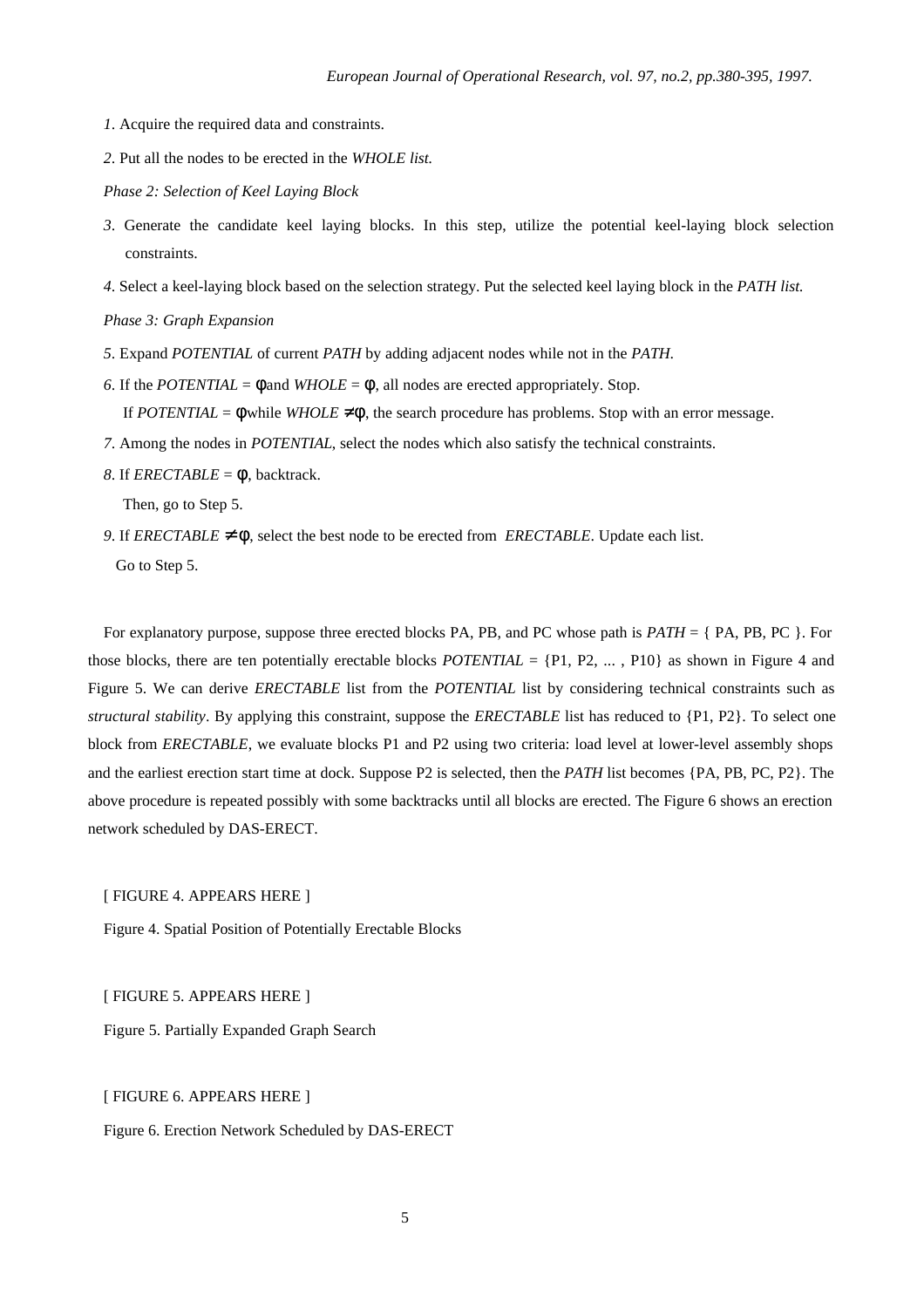The knowledge base used in the CDGS is composed of object-oriented data and constraints. Objects represent the hierarchical structure of blocks and super-blocks, shop, relative position, estimated duration and man-hours, and generated schedules.

### **4. Spatial Scheduling in Shipbuilding**

#### **4.1. Introduction**

In the shipbuilding plants which handle the heavy and bulky blocks, it is necessary to employ expensive material handling equipment like cranes and work plates. Since the space equipped with such facilities is usually limited and bottlenecked, the scheduling needs to consider the spatial resources as well as traditional ones like manpower and machines. We call this kind of scheduling a *spatial scheduling* in this project. As the term implies, the spatial scheduling deals with the optimal dynamic spatial layout schedules. In a shipyard, spatial scheduling problems occur frequently in various working areas like erection docks, pre-erection shops, and block-assembly shops, etc. So far, the spatial scheduling has been carried out manually without any automated aids. Even though human experts have much experience in spatial scheduling, it takes long time and heavy efforts to produce a satisfactory schedule because of its huge search space required to consider blocks' geometric shapes. Since spatial scheduling for six months is beyond the scope of human mental capacity, it has been impossible to build such a large scale spatial schedule in advance. Therefore, automation of the spatial scheduling process has been a critical issue for the improvement of productivity in the shipbuilding plants and the total integration of scheduling systems.

In Daewoo, there have been some prior attempts to solve the spatial scheduling. One approach was a simple spatial scheduling system approximating the shape of blocks to rectangles. But the field schedulers rejected using it because the approximation sacrifices the spatial utilization too much. So in our research, the system DAS-CURVE approximates the blocks' shape to polygons as users agreed. Another failed attempt is the interactive spatial scheduling support system that helps human schedulers by providing them the graphic user interface. The interactive system was not effective because it could not automate the tedious spatial scheduling process and reduce the information burden and scheduling time. It only replaces the paper and pencil with the computerized interface.

The objectives of spatial scheduling may vary somewhat, depending on the nature of a given plant. In general, however, spatial scheduling systems pursue due-date satisfaction, maximal utilization of spatial and non-spatial resources, and minimization of waiting time for work-in-process and final product inventories. Typical constraints include crane capacity, man-hour availability, assembly due date, precedence between associated assemblies, physical adjacency of coupled objects for operational efficiency, minimum required distance between blocks, and maximum acceptable waiting time for completed and work-in-process blocks. Typical necessary input data include jobs with due-dates and their constituent activities, two-dimensional geometric spatial objects of the activities, required processing time for each activity, and spatial shapes of work plates.

In the shipbuilding domain, the shapes of most objects tend to be convex polygons like triangles, rectangles, or trapezoids. Some blocks may have some local concavity. However, in most cases, the local concave space is not usable by other objects. Therefore, they can be approximated as convex polygons. In shipbuilding, the orientation of an object is prefixed to four alternative orientations  $(0^{\circ}, 90^{\circ}, 180^{\circ},$  and  $270^{\circ})$  to ensure stable crane operations.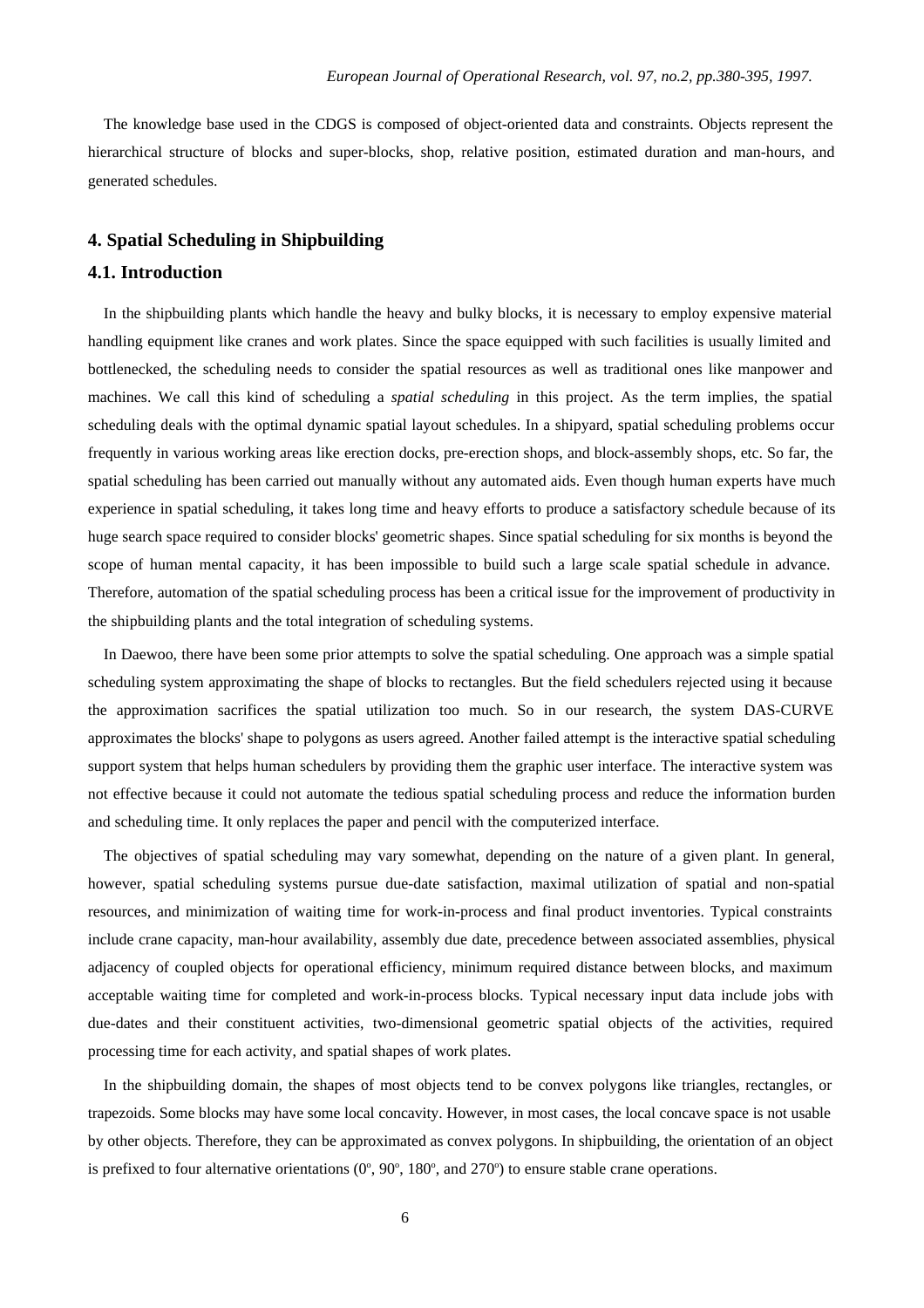### **4.2. Search Space in Spatial Scheduling**

To find the feasible positions of an object  $a_i$  within a workplate *W* that do not overlap a scheduled object  $b_j$ , we can adopt the notion of configuration space (Lozano-Perez 1983; Zhu and Latombe 1991). Configuration space is the space through which the reference point of an object (a robot, for example) with fixed orientation can possibly pass without colliding with present obstacles. In our research, there are two kinds of configuration spaces: *Obstacle Avoiding Space* and *Inner Locatable Space.* The *Obstacle Avoiding Space S(a<sup>i</sup> |B)* is a space where the reference point of an object  $a_i$  can be located without colliding with the already located objects  $B = \{b_1,...,b_n\}$  which are regarded as obstacles. *Inner Locatable Space S(a<sup>i</sup> |W)* is the space where the reference point of an object *a<sup>i</sup>* can be located within the boundary of a work area *W*. Thus the *Feasible Locatable Space S(a<sup>i</sup> |B,W)* can be derived by intersecting the above two spaces:  $S(a_i/B, W) = S(a_i/B) \cap S(a_i/W)$ . The *Feasible Locatable Space* can be computed using the Polygon Setsum algorithm (Lozano-Perez 1983) which computes the setsum of two convex polygons.

Figure 7 illustrates the spaces where the object  $a<sub>i</sub>$  is to be located within *W*, on which two objects  $b<sub>i</sub>$  and  $b<sub>2</sub>$  are already located. Since the Feasible Locatable Space is continuous, it is impossible to find all the points in it. To extract a set of meaningful discrete points out of the continuous space, we define *Distinctive Locatable Point Set D(a<sup>i</sup> |B,W)*, which consists of the vertices of the Feasible Locatable Space. The *Distinctive Locatable Point Set* can be computed using the 'Point-in-Polygon' algorithm (Preparata and Shamos 1985) to determine whether a point is in a convex polygon and the Polygon-Intersection algorithm (O'Rourke etc. 1982) to compute the intersection of two convex polygons.

Theoretically speaking, the Distinctive Locatable Point Set does not guarantee finding an optimal location (Lee and Lee 1995). However, the points have empirically provided very satisfactory locations with the advantage of computational efficiency.

#### [ FIGURE 7. APPEARS HERE ]

Figure 7. Feasible Locatable Space and Distinctive Locatable Points

#### **4.3. Search in the Distinctive Locatable Point Set**

Since most of layout problems are NP-complete, we propose four positioning strategies which can be effectively applied contingent to the situation:

1) *Maximal Remnant Space Utilization Strategy* intends to fully utilize the fractured space by choosing a position which can maximize the intersectional space between the block to be located and the union of orthogonally circumscribed parallelepipeds of already located blocks. This strategy is effective in pairing nonrectangular activities.

2) *Maximal Free Rectangular Space Strategy* is based on the idea that a layout with a larger remaining rectangular free space can accommodate larger blocks later. This strategy takes a more global perspective than the first strategy because the parallelepipeds of free space for this strategy contains a global information on the status of spatial layout,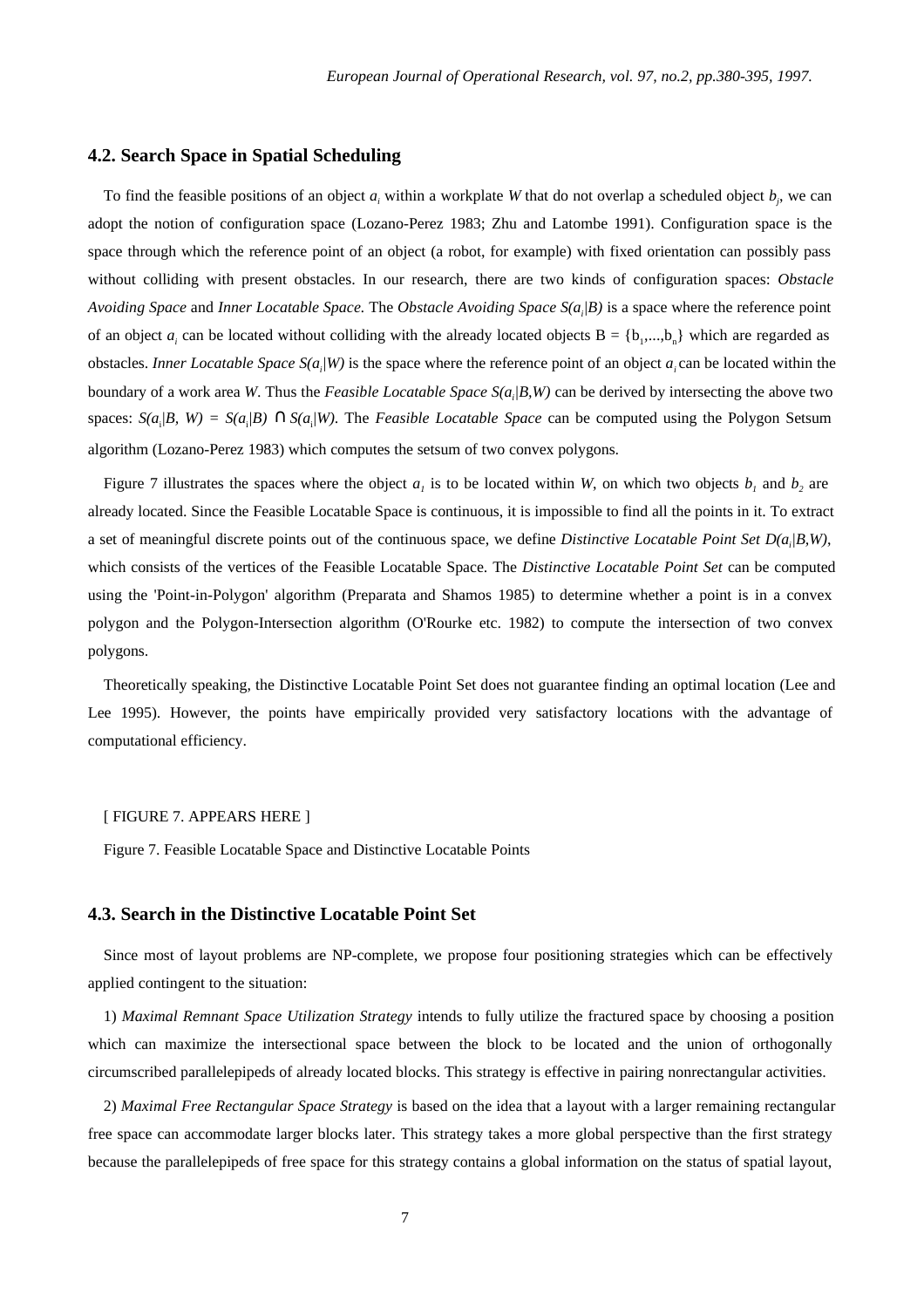while the *Maximal Free Rectangular Space Strategy* needs only the local information at the vicinities of located blocks.

3) *Initial Positioning Strategy* attempts to find the best location among the near corner points of a work plate. To find such a point, this strategy chooses a point which can minimize the maximal distance between the vertices of a new block and a corresponding corner point of the work plate.

4) *Edging Strategy* can be effectively applied when a new block has to be placed adjacent to the edge of work plate. The strategy can be realized by selecting a position which can minimize the sum of distances of vertices of the block from the edge of the work plate.

Since each strategy has its own merits depending on the situation, we synthesize a composite positioning algorithm which can apply an adequate positioning strategy, contingently. Key issues in composite positioning are the identification of situation, reduction of search space, and selection of effective strategy. In this study, we identify four types of situations depending on the existence of already-located objects, the attempted location (near corner, edge, or other object), and the shapes of the objects. The strategies are by no means complete. However, we have empirically verified that these situation types can still quite effectively capture the possible situations. For the detailed description about the strategies, refer to Lee, Lee, and Choi (1996).

#### **4.4. Backtracking and Adjustment in Spatial Scheduling**

If we cannot find a feasible schedule for a certain day, we have to backtrack to adjust the current spatial layout, the starting times of already-scheduled activities, and/or the resource commitment level (overtime level in shipbuilding). Some of the backtracked adjustment could have been avoided if we could have looked ahead what is needed to be located over the next several days. However, obtaining information about the precise impact of these future objects is almost as expensive as the scheduling itself. Therefore, we adopt the backtracking and adjustment strategy.

For the shipbuilding domain, we utilized the following six types of adjustment:

- *1) Work Plate Re-Selection*
- *2) Intra-Plate Spatial Adjustment*
- *3) Inter-Plate Spatial Adjustment*
- *4) Intra-Plate Temporal Adjustment*
- *5) Intra-Plate Spatiotemporal Adjustment*
- *6) Inter-Plate Spatiotemporal Adjustment*

For the details about the adjustment strategies, refer to Lee, Lee, and Choi (1996).

## **4. 5. Shops with the Spatial Scheduling Systems**

DAS-CURVE is a representative spatial scheduling system (Lee and Lee 1992; Lee, Lee and Choi 1994) developed for the curved-bottomed block assembly shop. The system generates the spatial schedule of assembling blocks meeting the due-dates imposed by DAS-ERECT. The block assembly shop has about 15 work plates with 8 cranes to lift blocks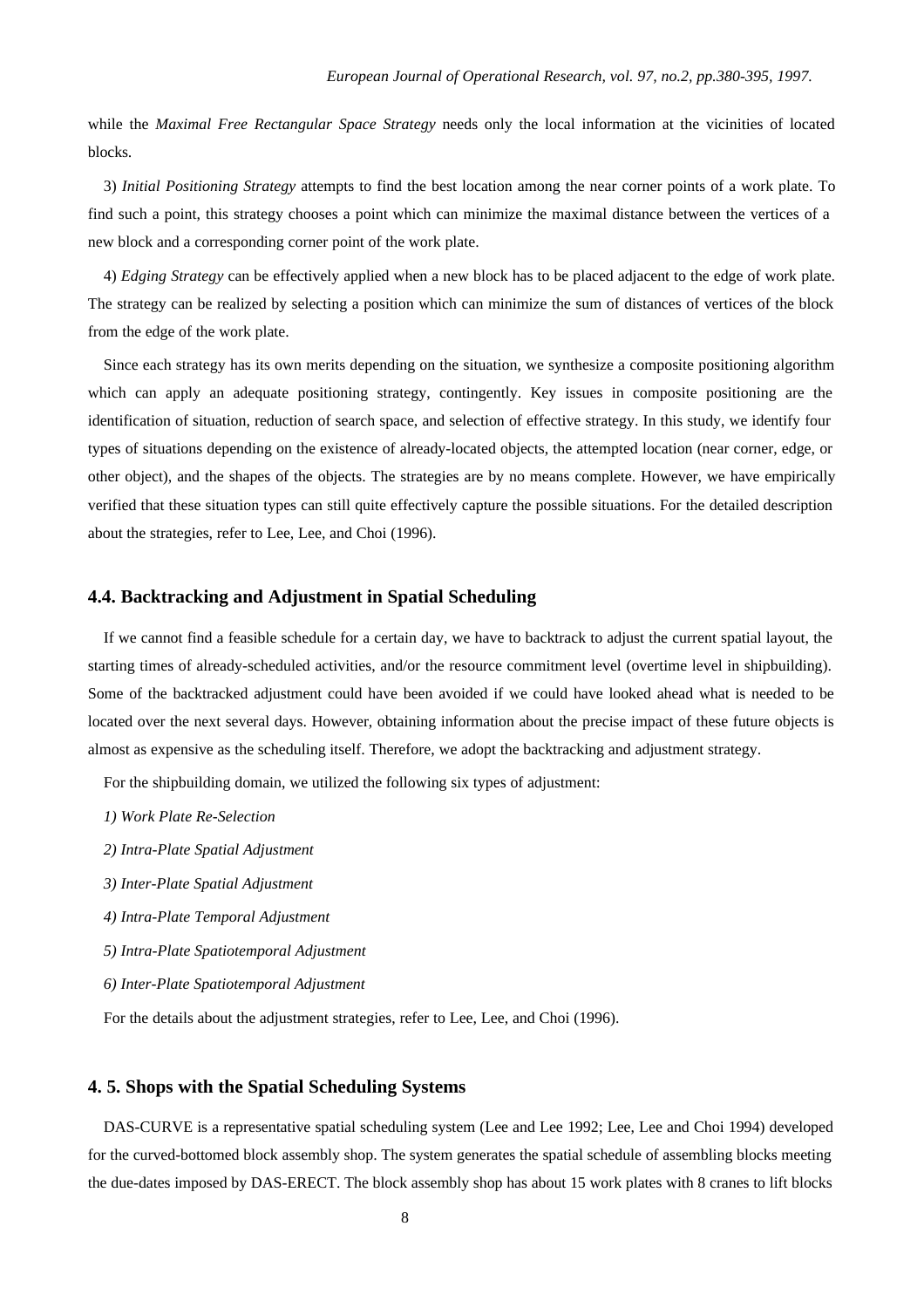and sub-assemblies. The resources are limited by the availability of the spatial work plates, as well as the non-spatial resources of manpower and cranes. Figure 8 illustrates an output screen of DAS-CURVE showing a snapshot spatial layout status of the eight work plates in the shop for a day (93/03/19 which means March 19, 1993). Eight rectangles labeled as 2bay-1, 2bay-2, 2bay-3, ..., 3bay-5 are the workplates, and the polygons in each rectangle are the two-dimensional shape of the blocks scheduled to be assembled on the workplate at the specified date. Figure 9 illustrates the dynamic spatial layout of a work plate (3bay-1) during an indicated time interval from 93/01/20 (Jan 20, 1993) to 93/04/10 (April 10, 1993). By using DAS-CURVE, the spatial utilization ratio could exceed the target of 70 percent by 5 percent.

As the term 'spatial' scheduling implies, the visual interactive scheduling is an essential feature for the scheduler's initiative. Therefore, DAS-CURVE is equipped with the mouse-based graphic user interface. To maintain consistency between the user's visual interactive input and the invisible constraints, the reactive scheduling capability works behind the screen, usually adopting the adjustment methods described earlier. The spatial scheduling system is also used in the pre-erection shops and erection shops.

#### [ FIGURE 8. APPEARS HERE ]

Figure 8. Output Screen Showing a Snapshot of Spatial Layout in DAS-CURVE

#### [ FIGURE 9. APPEARS HERE ]

Figure 9. Output Screen Showing a Dynamic Spatial Layout of a Work Plate in DAS-CURVE

## **5. DAS-PANEL: Panelled Block Assembly Shop Scheduler**

Another important issue in shipbuilding is the development of a scheduling system for the panelled block assembly shop, DAS-PANEL (Hong, Kim and Lee 1993), in which blocks and their sub-assemblies are welded on the assembly lines and adjacent off-lines, respectively (Figure 10). Since the block size and compositions of sub-assemblies are diverse, the scheduling should encompass the detailed scheduling of sub-assemblies as well as the main assembly line scheduling of blocks. DAS-PANEL has two characteristics: (1) Since the blocks made in the shop are one-of-a-kind, the speed of the assembly line should not be fixed in advance. To improve the productivity of the assembly line, it is necessary to generate a schedule which can dynamically change the cycle time according to the characteristics of blocks. (2) Its objective is to minimize not only the assembling time of blocks on the main line, but also the waiting time of sub-assemblies and blocks. DAS-PANEL was built using a typical forward chaining rule-based tool UNIK-FWD written in C. Figure 11 shows dynamically changing cycle time generated by DAS-PANEL.

#### [ FIGURE 10. APPEARS HERE ]

Figure 10. The Paneled Block Assembly Shop with Assembly Line and Off-lines.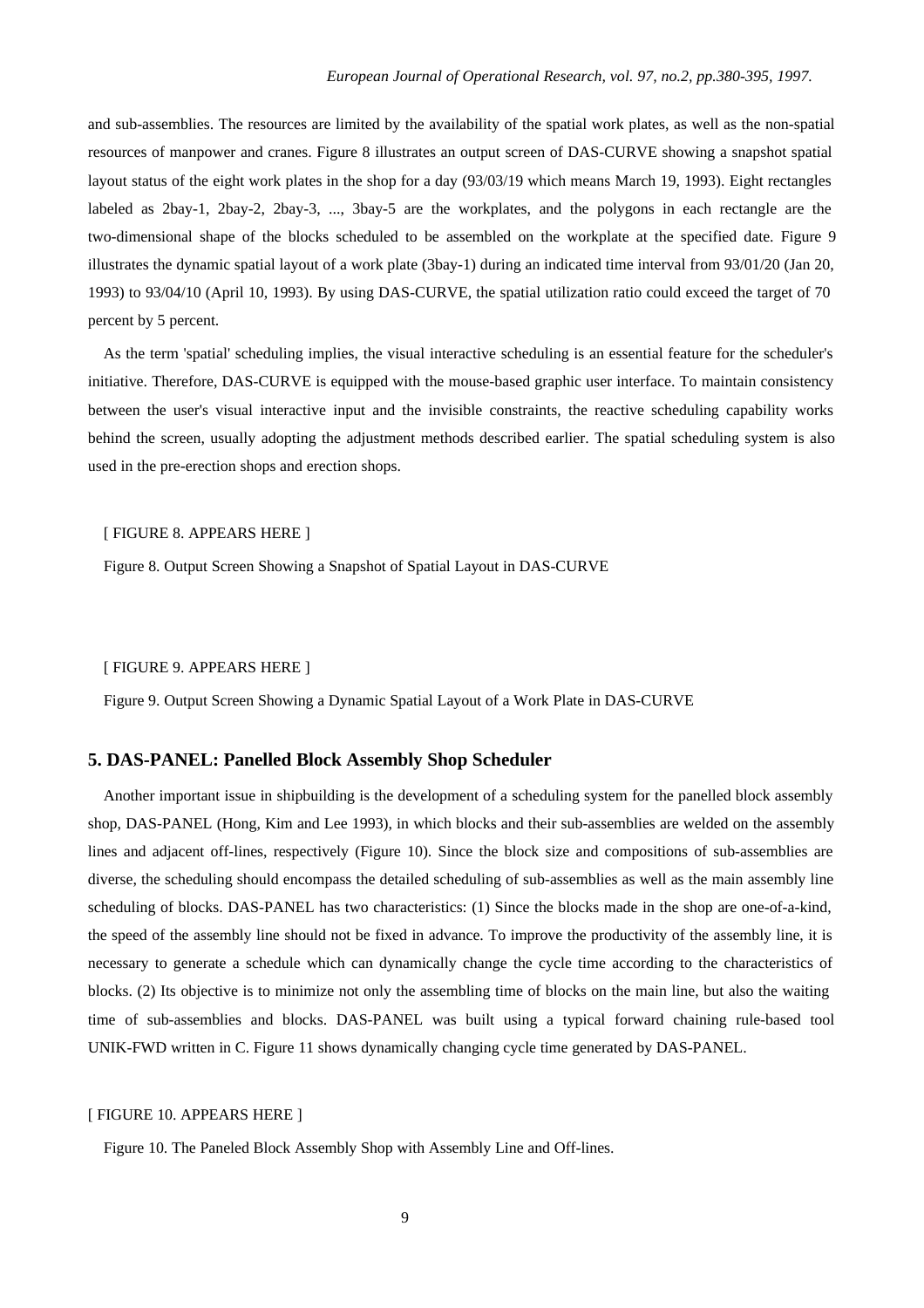#### [ FIGURE 11. APPEARS HERE ]

Figure 11. Output Screen Showing Dynamically Changing Cycle Time in DAS-PANEL

## **6. Neural Network based Man-hours Estimator: DAS-MH**

To establish reliable scheduling systems, the estimation of accurate man-hour requirement for each assembly is a prerequisite. To supply the required welding man-hours inputs of each one-of-a-kind block for DAS scheduling systems, we adopted the artificial neural network as an estimator (Lee and Kim 1994).

To build a reliable and efficient neural network model, we take the following research procedure.

- 1) Select candidate input variables: Four categories of variables are selected with possible values for each variable.
- 2) Eliminate unnecessary variables: Highly correlated redundant cardinal variables are filtered out by stepwise regression as a preprocessor.
- 3) Train and test the network with and without the preprocessing.
- 4) Compare the estimation performance by the neural network with the one by the regression analysis.

First of all, we have selected 4 categories of variables that influence the welding time. They are candidate input variables of the neural network model.

1) Ship Type

*Usage*: Select one of the following values.

VLCC(Very Large Crude oil Carrier) OBO(Ore Bulk Carrier) COT(Crude Oil Tanker) B/C(Bulk Carrier) CONT(Container) P/C(Product Carrier)

*Dead Weight* (which means the weight that the ship can carry)

## 2) Block Type

*Locus*: Select one of the following values.

Side-Shell Bulbus-Low Engine-Room-Side-Upper Fore-Deck Longitudinal-Bulk-Head Transverse-Bulk-Head Transverse-Non-Corrugated-Bulk-Head Mid-Ship-Bottom

*Panelled or Curved Bottom*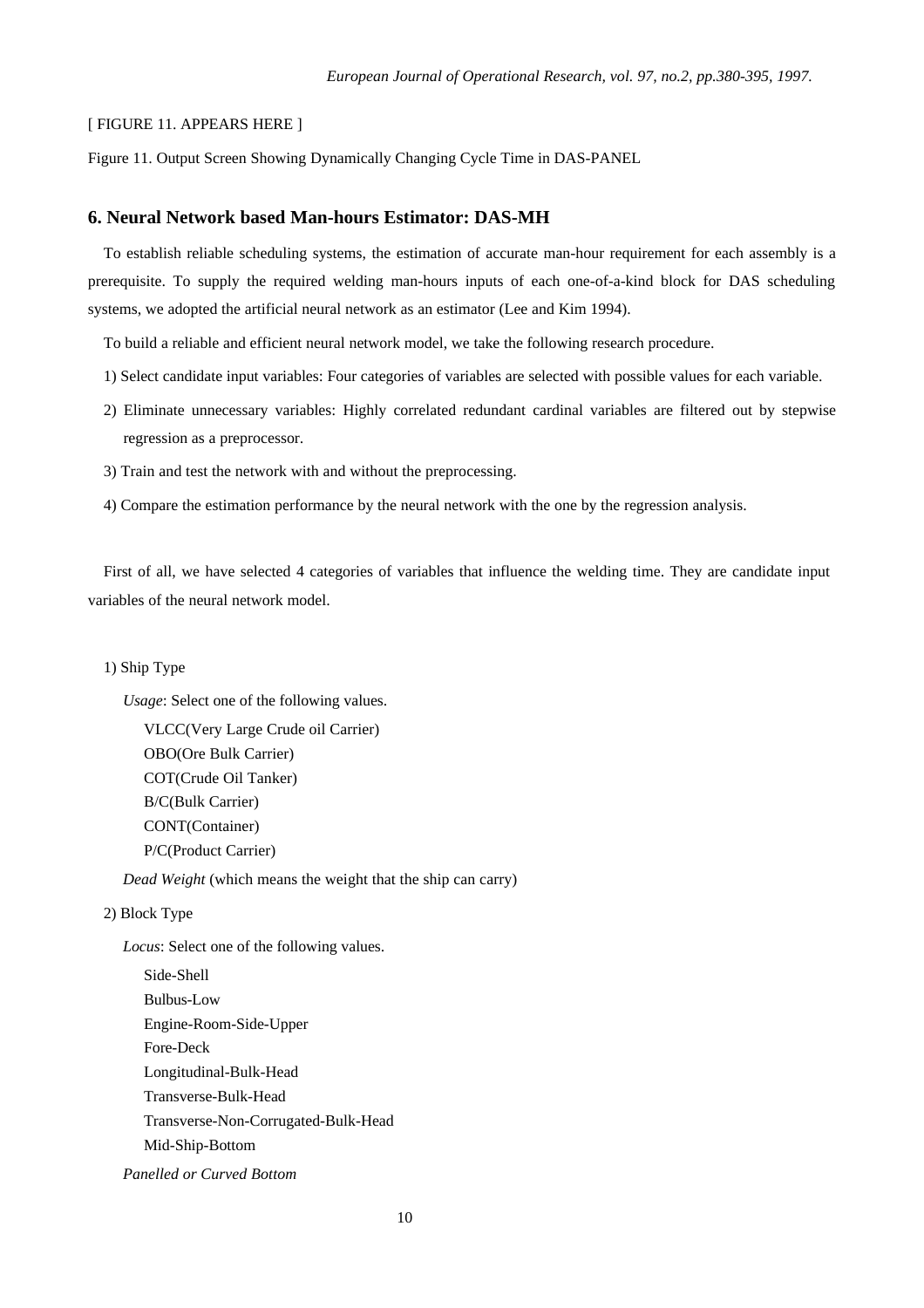*Single or Double Shell*

3) Block's Physical Characteristics

*Welding Length*

*Joint Length*

*Block's Weight*

#### 4) Shop Type

*Assembly Shop*: Select one of the following values.

3DS(Three Dimensional Shop) BOS(Building Outfitting Shop) PBS(Panelled Block Shop) A-7(Area Code No.7)

*Indoor or Outdoor for each shop*

In total, we have 10 italicized candidate input variables: 4 cardinal and 6 nominal scale variables.

To eliminate unnecessary variables, we have adopted the stepwise regression approach with four cardinal variables: dead weight, welding length, joint length, and block's weight.

We expected that the drop off multicollinear variables keeps the model robust. In this manner, the joint length and block's weight are finally selected. Thus, 8 variables are eventually selected as the inputs to the neural network. Figure 12 shows a configuration of the neural network developed using a neural network developer, UNIK-NEURO (Lee et al. 1994).

To confirm whether the neural network model significantly outperforms other possible approaches, we have compared with two approaches: multiple regression model and simple regression through origin. We compare with the simple regression through origin because this method has been used in the field for years with the name "Unit Estimator". To estimate by the unit estimation method, the joint length of the block is used as an independent variable for each group of blocks which are grouped into 17 families. According to the experiment, the neural network model significantly outperforms the multiple regression and the simple regression through origin as seen in Table 1 (Lee and Kim 1994). Measure of errors adopted for evaluation is defined as follows.

 $\text{Error}(\% ) = | \ (\text{MH}_e - \text{MH}_a) / \text{MH}_a | * 100$ 

where Error(%): estimation error percentage,

MH<sub>e</sub>: estimated man-hours, and

MH<sub>a</sub>: actual man-hours.

| Approaches             | <b>Neural Network</b> | <b>Multiple Regression</b> | Unit Estimation |
|------------------------|-----------------------|----------------------------|-----------------|
| Average Error Standard | 12.1%                 | 3.6%                       | 15.4%           |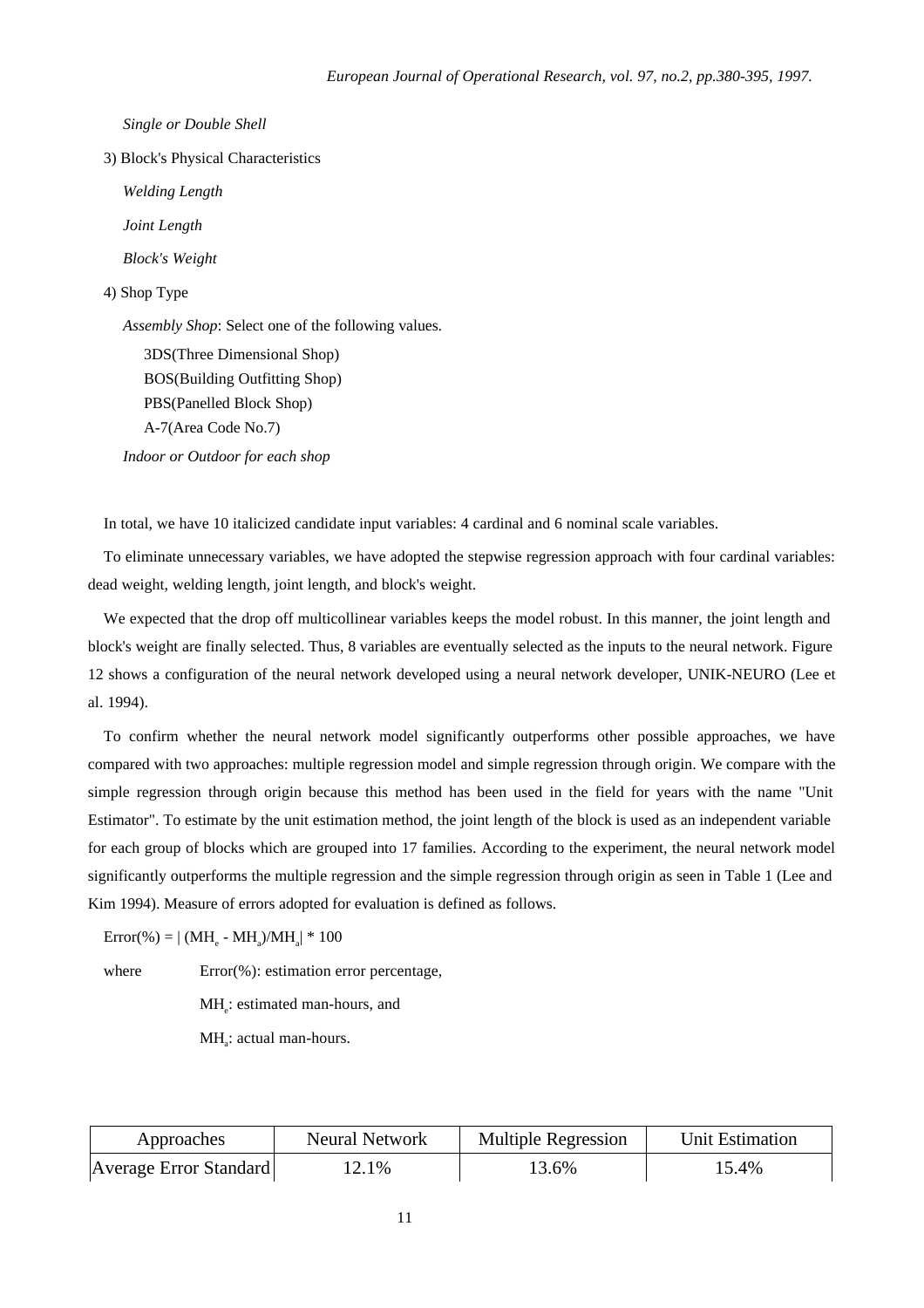*European Journal of Operational Research, vol. 97, no.2, pp.380-395, 1997.*

| Deviation of Error   | 9.7%     | 12.2%  | 11.7%  |
|----------------------|----------|--------|--------|
| <b>Maximum Error</b> | 43.0%    | 75.0%  | 66.0%  |
| Minimum Error        | $0.04\%$ | 0.004% | 0.008% |

Table 1. Errors by Each Approach

#### [ FIGURE 12. APPEARS HERE ]

Figure 12. Neural Network Configuration for Man-hour Estimation

### **7. Three Phased Development Strategy**

For the implementation of an innovative and method-seeking project like DAS project, it is not always clear whether the data for the new system will be available with the justifiable cost-benefit. So we have adopted a three phased development strategy (Lee 1993) as summarized in Table 2: 1) Vision Revelation Phase, 2) Data Dependent Realization Phase, and 3) Prospective Enhancement Phase. This strategy can be contrasted with the conventional approaches (System Development Life Cycle, Prototyping, and Mixed Approach) which does not consider the data availability explicitly (Naumann and Jenkins 1982; Alavi 1984; Burns and Dennis 1985). In this phased approach, we considered not only user requirement but also data availability. The first phase was *vision revelation*. In this phase, the KAIST team has persuaded Daewoo that the DAS project is not a mere system development, but needs a theoretical research on the following issues that are explained earlier.

1) Constraint-directed graph search for erection scheduling considering the work loads at the preceding indoor shops

2) Spatial scheduling

- 3) Line balancing with flexible process planning and dynamic cycle time
- 4) Processing time estimation using neural network
- 5) Interface and coordination among multiple expert systems and databases

These issues were explored during the first year, 1991 regardless the availability of data, and prototypes of the DAS systems were developed using the tool UNIK, which had been implemented in LISP. These prototypes could successfully demonstrate the vision, although they could not provide the satisfactory speed.

The second phase was *data dependent realization*. Daewoo people were frustrated because they could not provide data necessary to run the prototype systems. However, it was a good checking point of identifying which data were available and which were not. This process required a close communication with the design division, because the initial prototype requires the information about the design specification from the CAD tools to automate the process planning and man-hour estimation. However, these data could not be provided until the current CAD system is upgraded to solid modeler which was not technically and economically feasible at that time. The other data which could not be supported were the erection sequence dependent man-hour and the processing time requirements.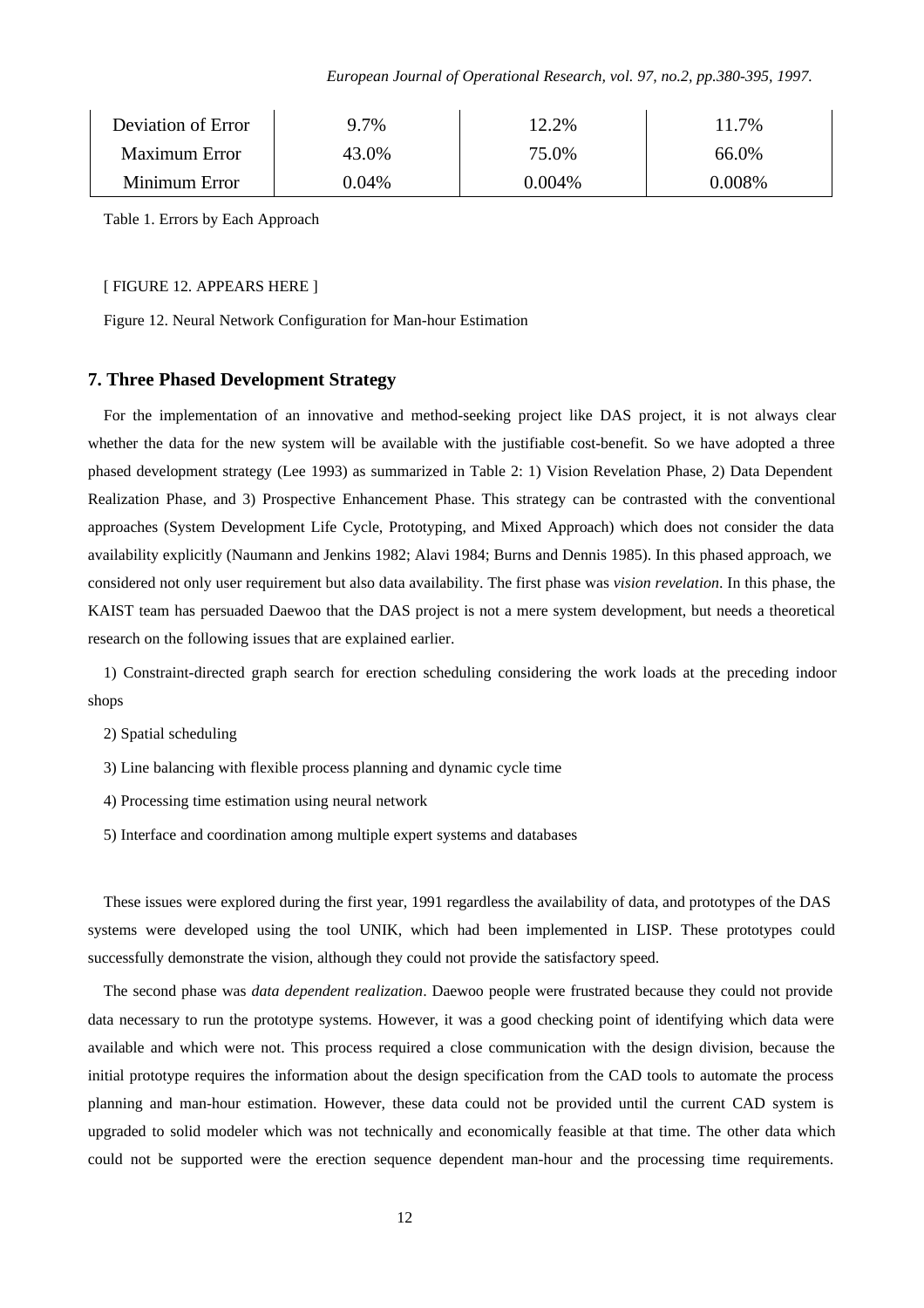Therefore, considering the data availability, the design of prototype systems was degraded. However, the management was delighted because the systems could run based on the currently available data although they were not ideal. The systems in the second stage were developed using C version of UNIK to enhance operational speeds. The systems were installed in the fields in 1992 and took tests under the real world situation.

The third phase was *prospective enhancement*. During this stage, the systems developed in the second stage were incrementally enhanced as the prototyping approach does. However, a difference is that the enhancement was oriented toward the target set at the end of the first stage. The systems will be gradually improved as the data become more available. The major source of data enhancement is attributable to the CAD system. In the final stage, we expect the concurrent engineering realized linking the design tightly with the manufacturing (Schwab, Schilli and Zinser 1993; Rosenblatt and Watson 1991).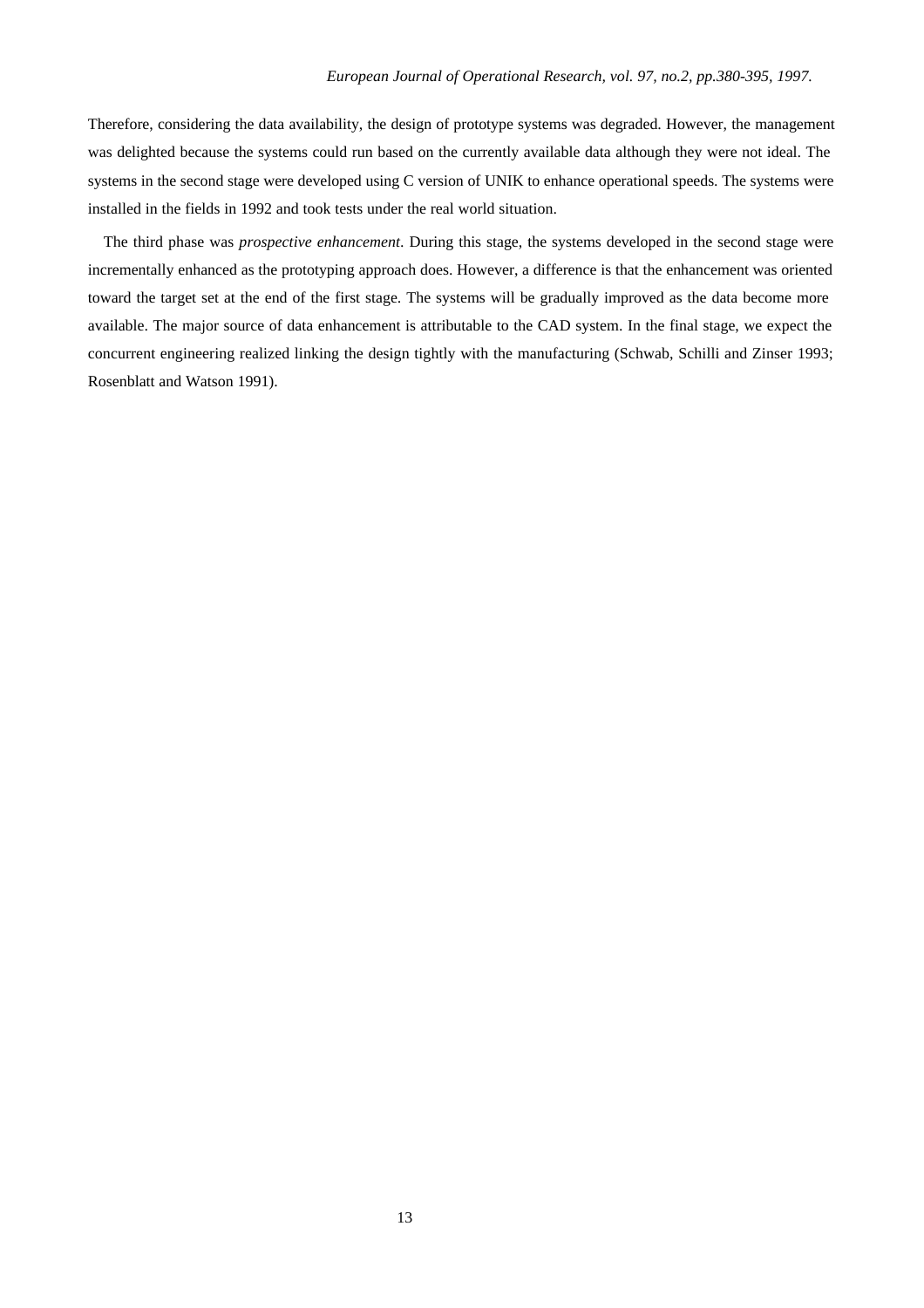| Development<br><b>Phase</b>                 | <b>Vision Revelation</b>                                  | <b>Data Dependent Realization</b>                                                                  | Prospective<br><b>Enhancement</b>                                   |
|---------------------------------------------|-----------------------------------------------------------|----------------------------------------------------------------------------------------------------|---------------------------------------------------------------------|
| year                                        | First year '91                                            | Second year '92                                                                                    | Third year '93                                                      |
| <b>DAS-ERECT</b>                            | Research on<br><b>Constraint Directed</b><br>Graph Search | Spatial Scheduling in<br>Pre-erection Shop,<br>System Implementation,<br><b>GUI</b> Implementation | Experiments,<br>GUI Development,<br>System Upgrade &<br>Maintenance |
| DAS-CURVE                                   | <b>Research on Spatial</b><br>Scheduling                  | <b>System Implementation</b><br><b>GUI</b> Implementation                                          |                                                                     |
| <b>DAS-PANEL</b>                            | Research on Line<br>Balancing with<br>Dynamic Cycle Time  | Rule base & Inference Engine<br>Construction,<br>System & GUI Implementation                       |                                                                     |
| DAS-MH                                      | Tool (UNIK-Neuro)<br>Development                          | Neural Network Modeling &<br><b>System Development</b>                                             | Experiment & Model<br>Selection                                     |
| Implementation<br>Language & Tool Prototype | <b>LISP</b> Version                                       | <b>Operational System</b><br>(C Conversion)                                                        | Installed in the field                                              |

Table 2. Development Process

## **8. Implementation and Maintenance**

For this project, we have used the frame-based expert systems tool UNIK('UNIfied Knowledge') which is developed by KAIST and upgraded from initial LISP version to C version. Since we own the source codes and can improve them, it was a very adequate tool for this kind of project which requires flexible adjustment. UNIK has the features such as forward chaining (UNIK-FWD), backward chaining (UNIK-BWD), inductive learning (UNIK-INDUCE), rule generation from diagrammatic representation (UNIK-RuleGen), and neural network learning (UNIK-NEURO) and library of LISP-like functions(UNIK-Kernel). UNIK has the versions operating on UNIX , DOS, and MS-Windows. DAS systems were implemented on Sun SPARC station 10 series.

The systems are maintained by the programmers and knowledge engineers of Daewoo who were trained during this project. The schedulers are allowed to set the contingent scheduling strategy by setting the parameters for constraint base and rule base. To allow flexible system maintenance according to the change of plant layout and facilities, KAIST and Daewoo are currently conducting a research on the contingent scheduling system generator as the second stage of DAS, which is named DAS-II.

## **9. Technology Transfer**

The DAS project team consisted of the Daewoo people and the KAIST people (Table 3). It was effective to send the three Daewoo people to KAIST for the closer joint research and development overcoming the geographic distance (about 500 km) between two sites. We observed that the roles of the project members evolved according to the development phases as Table 3.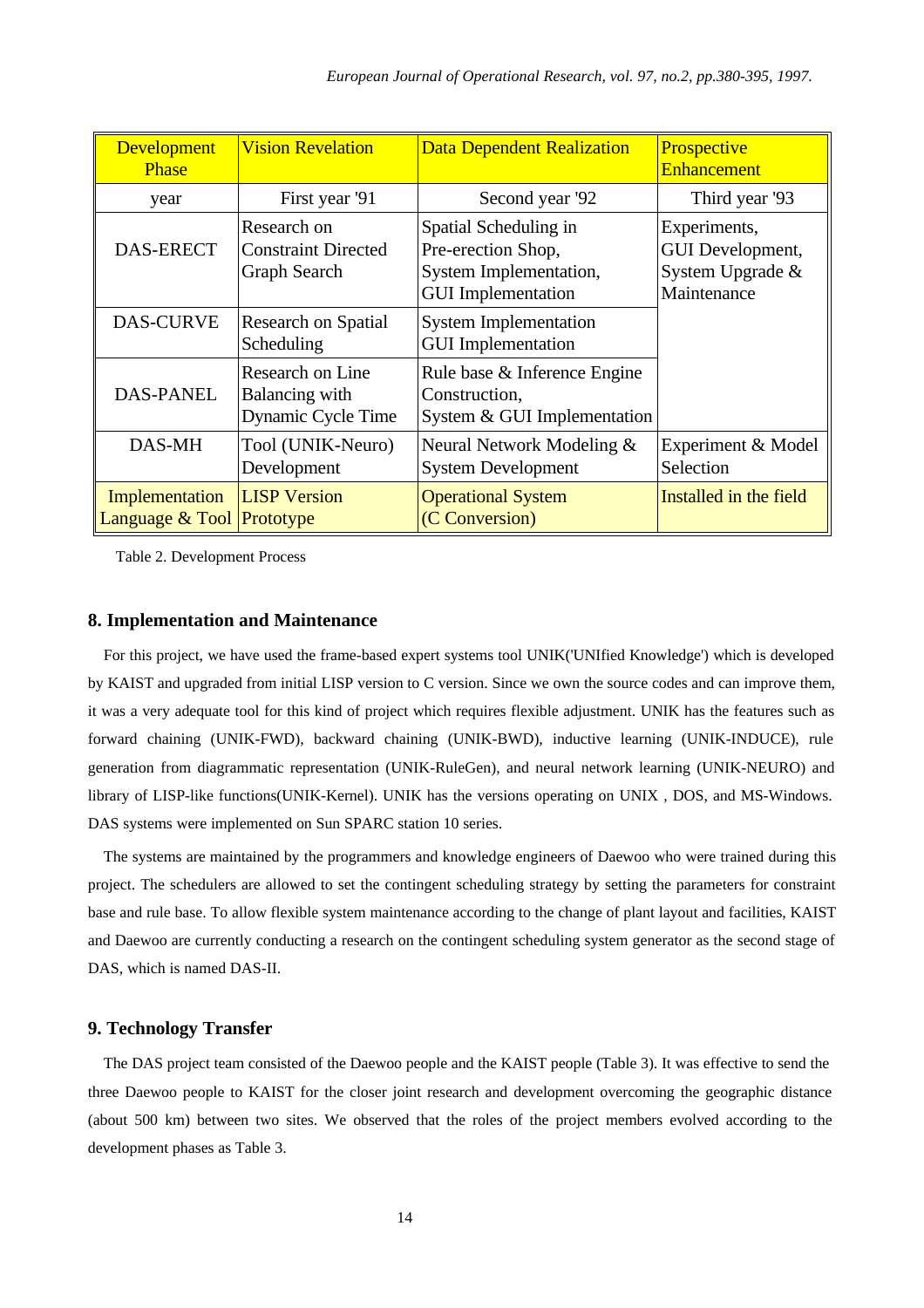Although key research issues are dealt with by KAIST team, the three Daewoo delegates who stayed in KAIST for three years have deeply involved in the system development. The role of these delegates was critical. During the project, they were liason between the KAIST technical team and the field experts. After the project, they returned to the plant and have become the leaders of maintaining and enhancing the scheduling systems as well as training associated colleagues in MIS and production scheduling division.

|                                  | First year '91                                                      | Second year '92                                                                           | Third year '93                               | Roles                                                         |  |
|----------------------------------|---------------------------------------------------------------------|-------------------------------------------------------------------------------------------|----------------------------------------------|---------------------------------------------------------------|--|
| <b>KAIST</b><br>Research<br>Team | 9 persons                                                           | 9 persons                                                                                 | 6 persons                                    | Research &<br>Development<br><b>Technology Transfer</b>       |  |
|                                  | Research &<br>Prototype<br>Development,<br>Knowledge<br>Engineering | Inference Engine<br>Development,<br>Tool & System<br>Conversion (LISP<br>$\Rightarrow$ C) | Advanced<br>Implementation<br>$&$ Experiment |                                                               |  |
| Delegates<br>- Daewoo            | 3 persons                                                           | 3 persons                                                                                 | 5 persons                                    | 3 years residence in                                          |  |
|                                  | Requirement<br>Specification,<br>Transfer,<br>Learning & Training   | Rule Base & GUI<br>Development                                                            | Maintenance<br>and GUI<br>Development        | <b>KAIST</b>                                                  |  |
| Management<br>Team in<br>Daewoo  |                                                                     | 4 persons                                                                                 | 4 persons                                    | Coordination,<br>On the Job Training                          |  |
|                                  |                                                                     | Project Management Data Support &                                                         | Training                                     |                                                               |  |
| Domain<br>Experts                |                                                                     | 11 persons                                                                                | 17 persons                                   | In-house Training,                                            |  |
|                                  |                                                                     | Knowledge Transfer, Usage Learning<br>Feedback, and<br><b>Prototype Testing</b>           | and<br><b>System Testing</b>                 | Practice & Testing<br>Support of<br><b>Scheduling Masters</b> |  |

Table 3. The Number of Members in Each Group and Their Changing Roles

## **10. Organizational Impacts and Innovations**

The impact of implementing DAS systems has been remarkable, although it is not easy to measure the benefits quantitatively. Innovations by using DAS can be summarized as follow.

### **1) Reduction of Scheduling Time**

The networked scheduling systems in hierarchical architecture enabled the production management department to plan and control the plants totally reducing the negotiation efforts among plants. In the past, the scheduling took 10 to 15 days for a quarterly plan. Six or seven planners were always kept busy in preparing a single plan by the due date. They had no time to revise the first schedule at all. Now, the plan can be prepared through many simulations within 4 days with the DAS systems by less than 5 planners.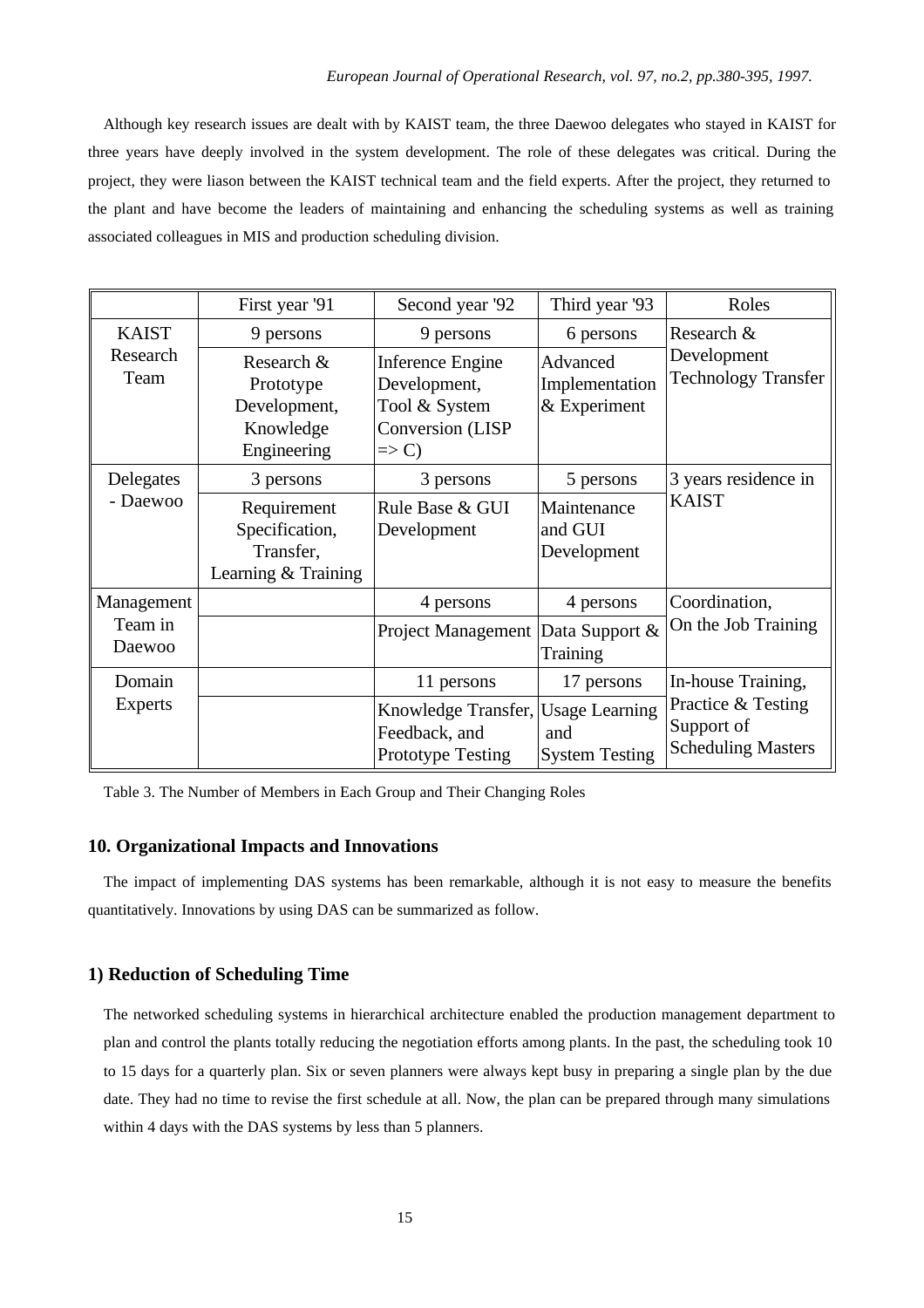## **2) Selection of the Best Schedule from Simulation**

The speed-up of the schedule generation time enabled the field schedulers to try multiple scheduling strategies and select the best schedule among the simulation results. In the past, it had been mostly impossible to determine whether a plan was appropriate before using DAS systems, but now it has become possible to confirm the appropriateness of the plan by comparing the multiple plans generated by the system.

### **3) Looking Ahead and Load Balancing**

In the past, we could look ahead at most 3 to 6 months. Now, we can foresee up to 18 to 24 months ahead with DAS. So we become to know the time to control the load in personnel, equipment and work flow, which was not possible in the past.

## **4) Reengineered Planning Processes**

Before using the spatial scheduling systems such as DAS-CURVE, the spatial allocation plan was made after the temporal allocation planning. Now, the integration of the two scheduling processes saves much time and efforts, and enhanced the quality of schedule.

## **5) Visual production management and control by graphical output**

The graphical output screens generated from the systems like DAS-CURVE improved the planning and work productivity via clear communication between the management and workers.

## **6) Technology transfer from university to industry**

 DAS project is famous in Korea for its success in cooperating between university and industry. Now Daewoo has gained the ability of developing expert systems by herself.

## **7) Development Cost and Estimate of Payoff**

 The development costs for the three-year project was approximately \$159,000 for the hardware and \$675,000 for the research and development of both organizations. The total cost was approximately \$834,000. Though the revenue implication for the project is not easy to calculate, the company estimated it based on the expected contributing rate to the production productivity and planning productivity improvement rate. Since the estimated contribution rate of DAS to the yearly production productivity improvement (15 percent) is 30 percent, and 50 percent to the planning productivity improvement respectively, the expected annual benefit by DAS project is about \$4,000,000 which can far exceed the costs in the long run. The annual benefit is calculated by the following formula.

### *Contribution to the production productivity*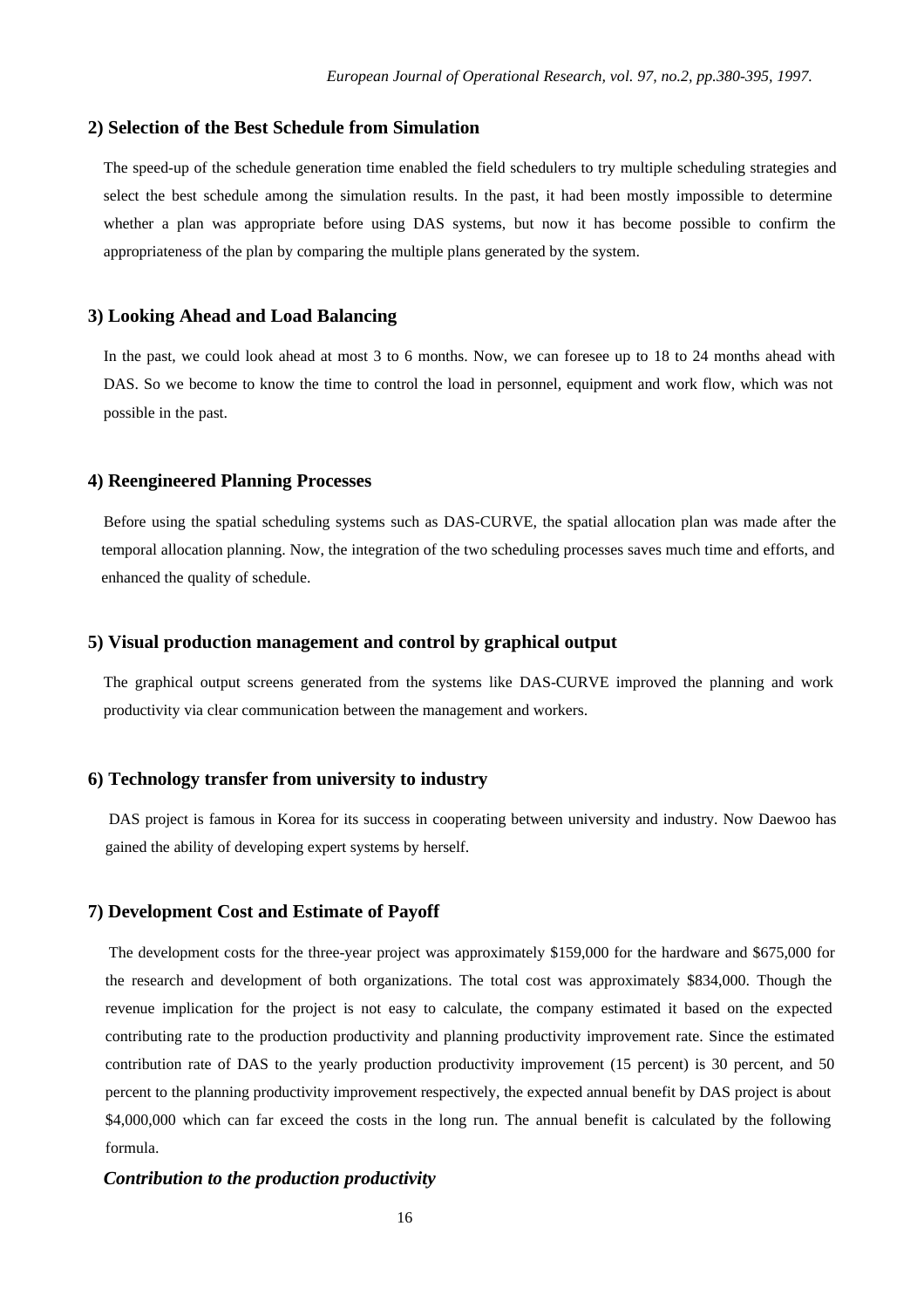- $=$  Total labor per year  $*$  Wage Rate  $*$  Productivity improvement  $*$  Contribution rate
- $= 6,000,000$  (MH/year) \* 12.5(\$/MH) \* 0.15 \* 0.3 = \$3,375,000

## *Contribution to the planning productivity*

- = Planning manpower \* Total manhour per man per year \* Wage Rate \* Productivity improvement
- $= 50$  (person) \* 2000 (MH/year-person) \* 12.5(\$/MH) \* 0.5 = \$625,000

### **11. Conclusions**

According to this experience of developing large scale scheduling systems, the key ingredients of the system are managerial insight on scheduling activities and effective heuristics, research capability on constraint-directed graph search and spatial scheduling, acquaintance with the frame and rule based expert system development environment, integration with optimization model, neural network based man-hours estimator, data requirement guiding but data-dependent phased development strategy, and effective technology transfer mechanism. It was really the mixture of operations management, Artificial Intelligence and Expert Systems, Operational Research, information technology, and organizational learning.

This experience tells us a lot about the gaps between academic communities: OR and AI should better understand each other for mutual benefit to solve complex real world problems (Lee 1990; Lee 1996; Lee and Song 1995).

### **Acknowledgments**

1. This paper has adopted a part from the authors' proceeding paper in the *Innovative Applications of Artificial Intelligence* in 1995 (Lee et al. 1995a).

2. This research is funded by Daewoo Heavy Industries Ltd.(DHI) in Korea. We are particularly grateful to ex-vice-president Dong Kyu Park; executive directors Wan Chul Suh, Yang Bin Cho, Hee Gyu Kim; department manager Se Jin Jang; section manager Gwang Joo Lee; and Mr. Sang Soon Im and Mr. Yong Chul Kim for their cooperation in knowledge acquisition. We also would like to thank the members of DAS Project team at KAIST and Daewoo.

## **References**

- Alavi, M. (1984), "An Assessment of the Prototyping Approach to Information Systems Development", *Communications of the ACM* 27(6), 556-563.
- Burns, R. N. and A. R. Dennis (1985), "Selecting the Appropriate Application Development", *Database*, Fall, pp. 19-23.
- Hong, J. S., Kim, E. Y., and Lee. J. K. (1993), "Assembly Line Scheduling Expert Systems in Shipbuilding: DAS-PANEL", *In Proceedings of the Korean Expert Systems Society Conference* (in Korean), 147-158. Seoul, Korea.
- Lee, J. K. (1990) "Integration and Competition of AI with Quantitative Methods for Decision Support", *Expert Systems with Applications* 1(4): 329-333.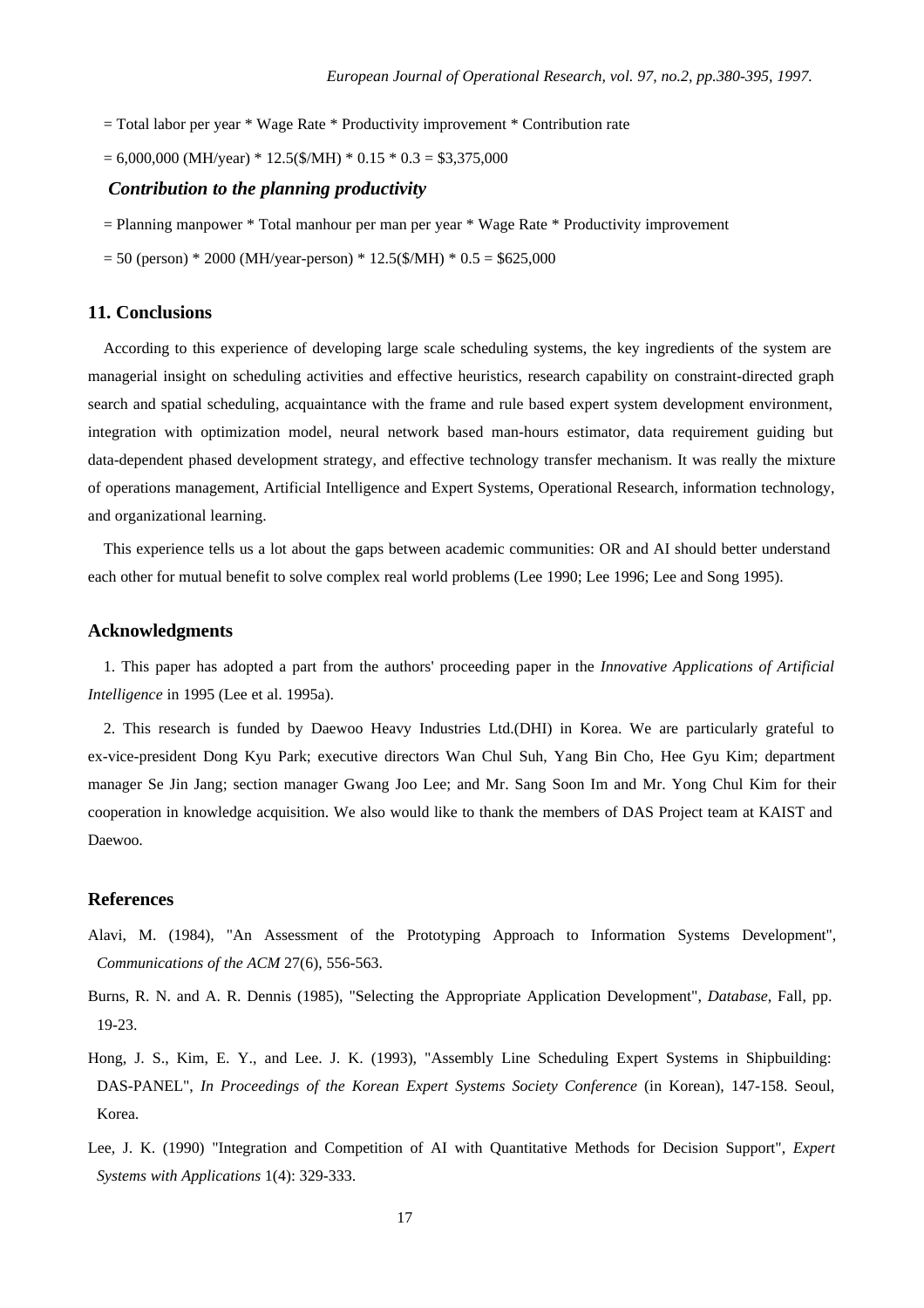- Lee, J. K. (1993), "Phased Development Strategy for Complex Expert Systems: A Shipbuilding Scheduling Case", *In Proceedings of 93' Pan Pacific Conference on Information Systems*, 255-257. Taiwan Republic of China.
- Lee, J. K.(eds.) (1996), Special Issue on Unification of Artificial Intelligence with Optimization for Decision Support: Toward Unified Programming, *Forthcoming in Decision Support Systems.*
- Lee, J. K. et al. (1994)*, UNIK User's Manual(in Korean)*, IIS(Intelligent Information Systems) Laboratory, KAIST(Korea Advanced Institute of Science and Technology).
- Lee, J. K., Choi, H. R., Yang, O. R., and Kim, H. D. (1994), "Scheduling Shipbuilding Using a Constraint Directed Graph Search: DAS-ERECT", *Intelligent Systems in Accounting, Finance, and Management* 3: 111-125.
- Lee, J. K. and Kim, H. D. (1994), "Man-hour Requirement Estimation for Assemblies Using Neural Networks", *In Proceedings of '94 Japan/Korea Joint Conference on Expert Systems*, 203-206. Tokyo, Japan.
- Lee, J. K., Lee, K. J., Hong, J. S., Kim, W. J., Kim, E. Y., Choi, S. Y., Kim, H. D., Yang, O.R., Choi, H. R. (1995a), "DAS: Intelligent Scheduling Systems for Shipbuilding", *Proceedings of IAAI-95 (Innovative Applications of Artificial Intelligence)*, 90-106, Montreal, Canada.
- Lee, J. K., Lee, K. J., Hong, J. S., Kim, W. J., Kim, E. Y., Choi, S. Y., Kim, H. D., Yang, O.R., Choi, H. R. (1995b), "DAS: Intelligent Scheduling Systems for Shipbuilding", *AI Magazine* 16(4):78-94.
- Lee, J. K. and Song, Y. U. (1995), "A Unifier of Optimization Model with Rule-Based Systems by Post-Model Analysis", *Forthcoming in Management Science* 41(11).
- Lee, J. K., Suh, M. S., and Fox, M. S. (1993), "Contingencies for the Design of Scheduling Expert Systems", *Expert Systems with Applications* 6:219-230.
- Lee, K. J. and Lee, J. K. (1992), "Spatial Scheduling and its Application to Shipbuilding", *In Proceedings of '92 The Second Pacific Rim Conference on Artificial Intelligence*, 1183-1189. Seoul, Korea.
- Lee, K. J. and Lee, J. K. (1995), "The Dominance and Preference of Search Space in Dynamic Spatial Layout", Working Paper, KAIST-MIS-WP-9503-01, Dept. of Management Information Systems, KAIST.
- Lee, K. J., Lee, J. K., and Choi, S. Y. (1994), "Spatial Scheduling Expert Systems for Shipbuilding", *In Proceedings of the Second World Congress on Expert Systems*, 243-249. Lisbon, Portugal.
- Lee, K. J., Lee, J. K., and Choi, S. Y. (1996), "A Spatial Scheduling System and its Application to Shipbuilding: DAS-CURVE", *Forthcoming in Expert Systems with Applications, vol. 11, no.2.*
- Lozano-Perez, (1983), "Spatial Planning: A Configuration Space Approach", *IEEE Transactions on Computers* 32(2):108-120.
- Naumann, J. D. and Jenkins, A. M. 1982, "Prototyping the New Paradigm for Systems Development," *MIS Quarterly* 6(3), . 29-40.
- Nilsson, N. J. (1980), *Principles of Artificial Intelligence*, Tioga Publishing Company.
- O'Rourke, J., Chien, C., Olson, T., and Naddor, D. (1982), "A New Linear Algorithm for Intersecting Convex Polygons", *Computer Graphics and Image Processing* 19: 384-391.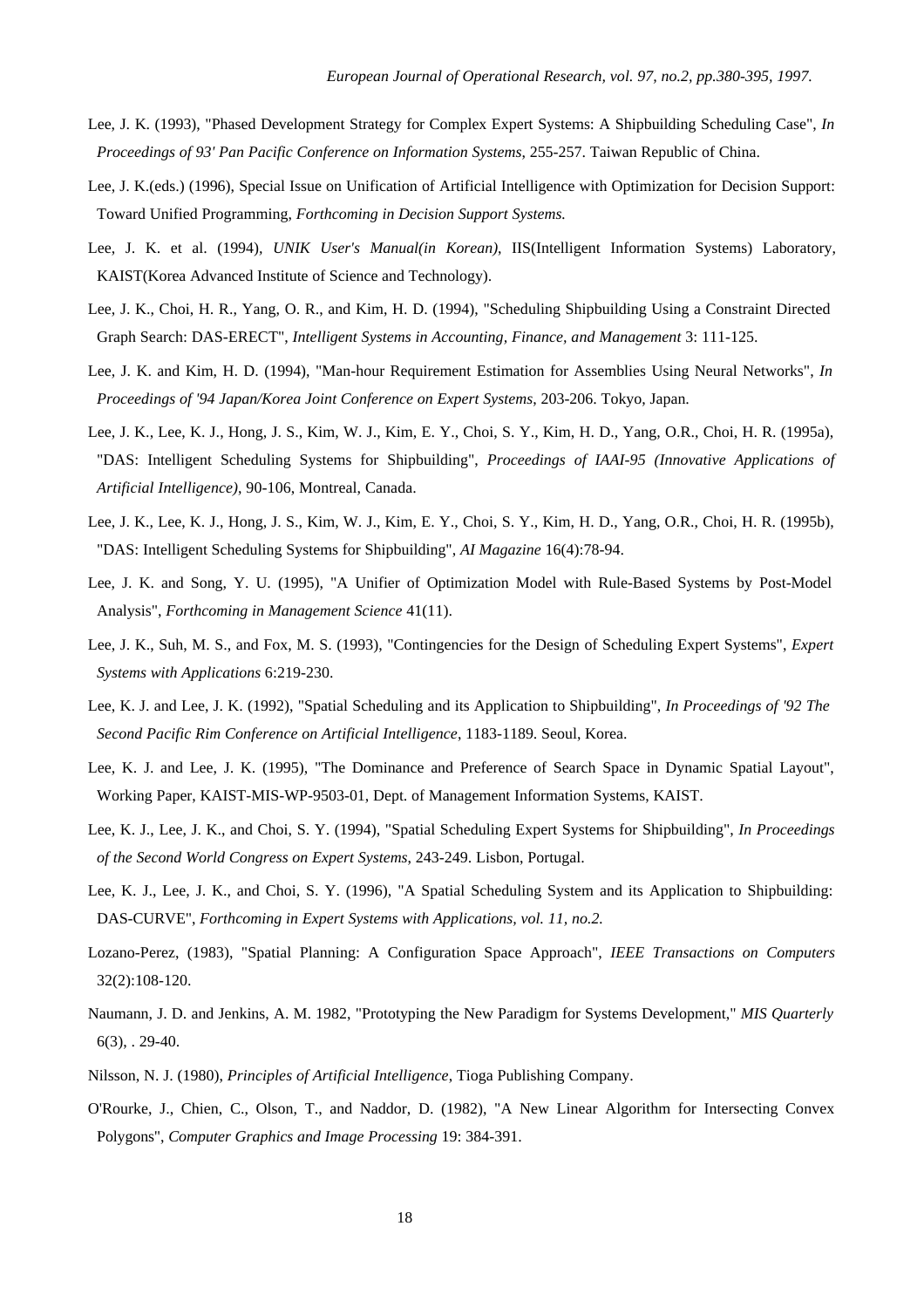- Preparata, F. P., and Shamos, M. (1985), *Computational Geometry: An Introduction.* Reading, New York: Springer Verlag.
- Rosenblatt, A. and Watson, G. F. (eds.)(1991), Special Issue on Concurrent Engineering, *IEEE Spectrum* 28(7).
- Schwab, A. J., Schilli, B., and Zinser, K. (1993), "Concurrent Engineering", *IEEE Spectrum* 30(9):56-60.
- Yourdon, E. (1986), "What Happened to Structured Analysis", *Datamation*, vol. 32, no. 11, pp.133-138.
- Zhu, D. and Latombe, J. C. (1991), "Mechanization of Spatial Reasoning for Automatic Pipe Layout Design", *AI EDAM* 5(1): 1-20.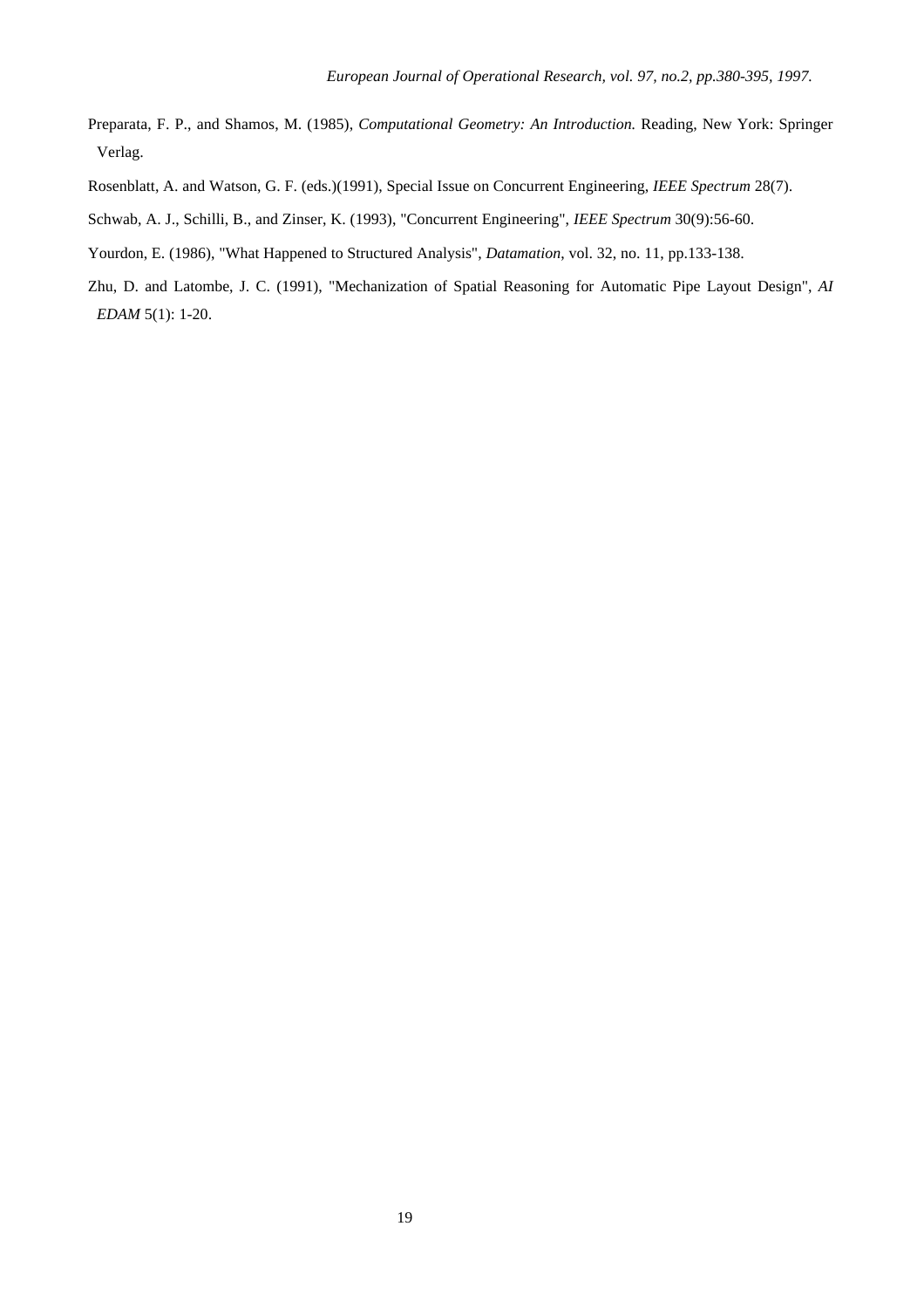

Figure 1. A Ship and its Partition into Blocks



Figure 2. Typical Shipbuilding Procedure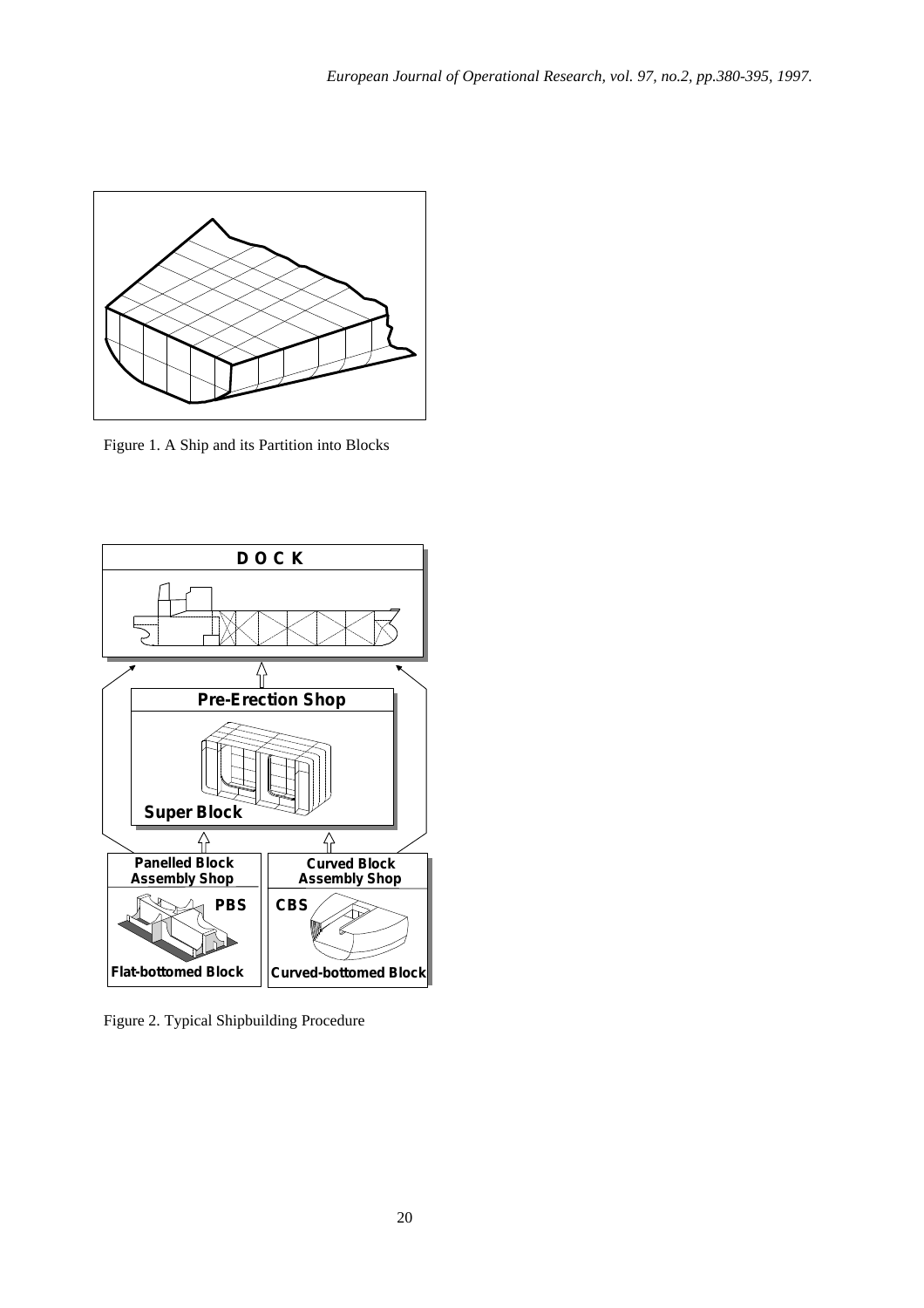

Figure 3. Hierarchical Architecture of Shipbuilding Scheduling



Figure 4. Spatial Position of Potentially Erectable Blocks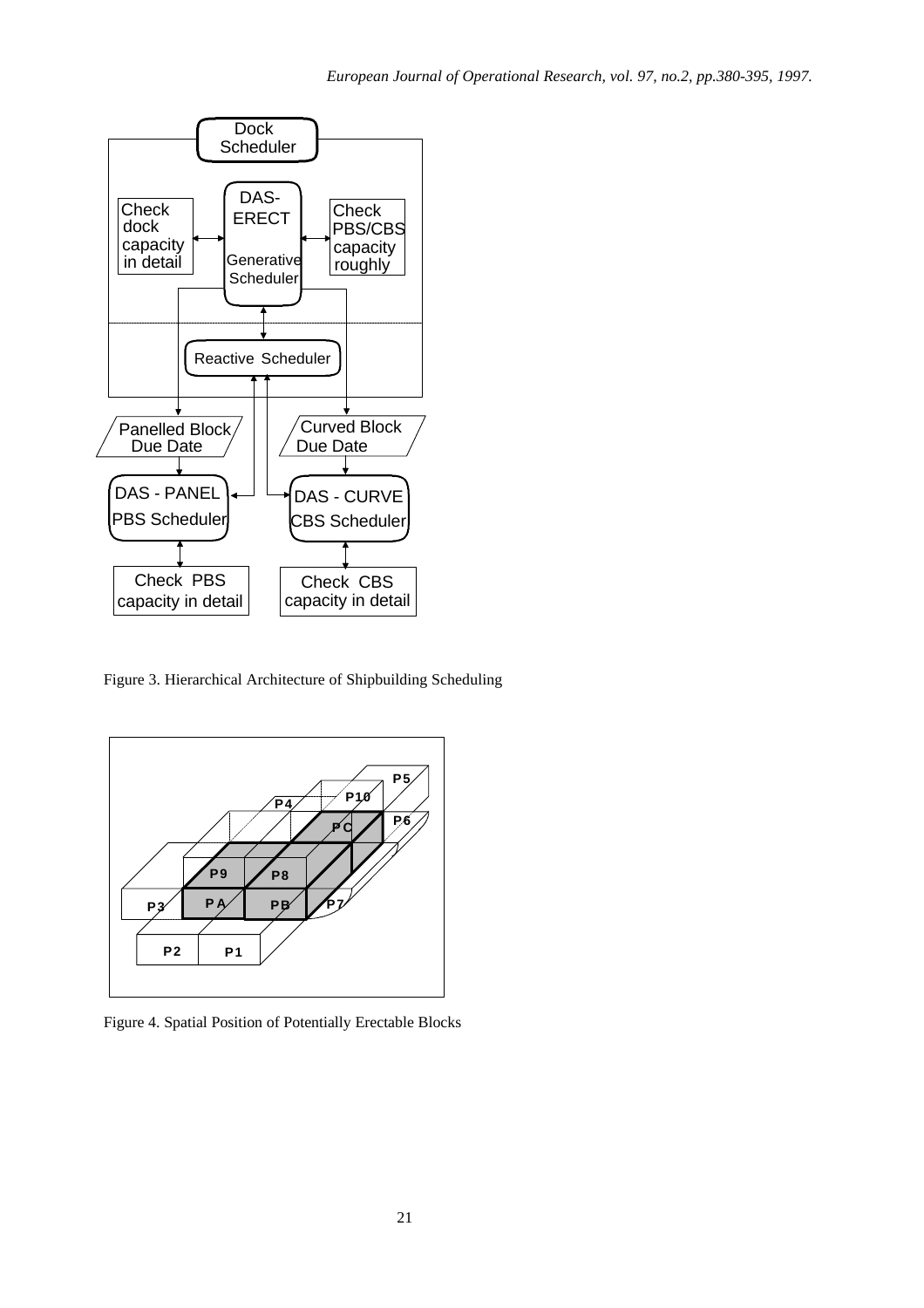



Figure 6. Erection Network Scheduled by DAS-ERECT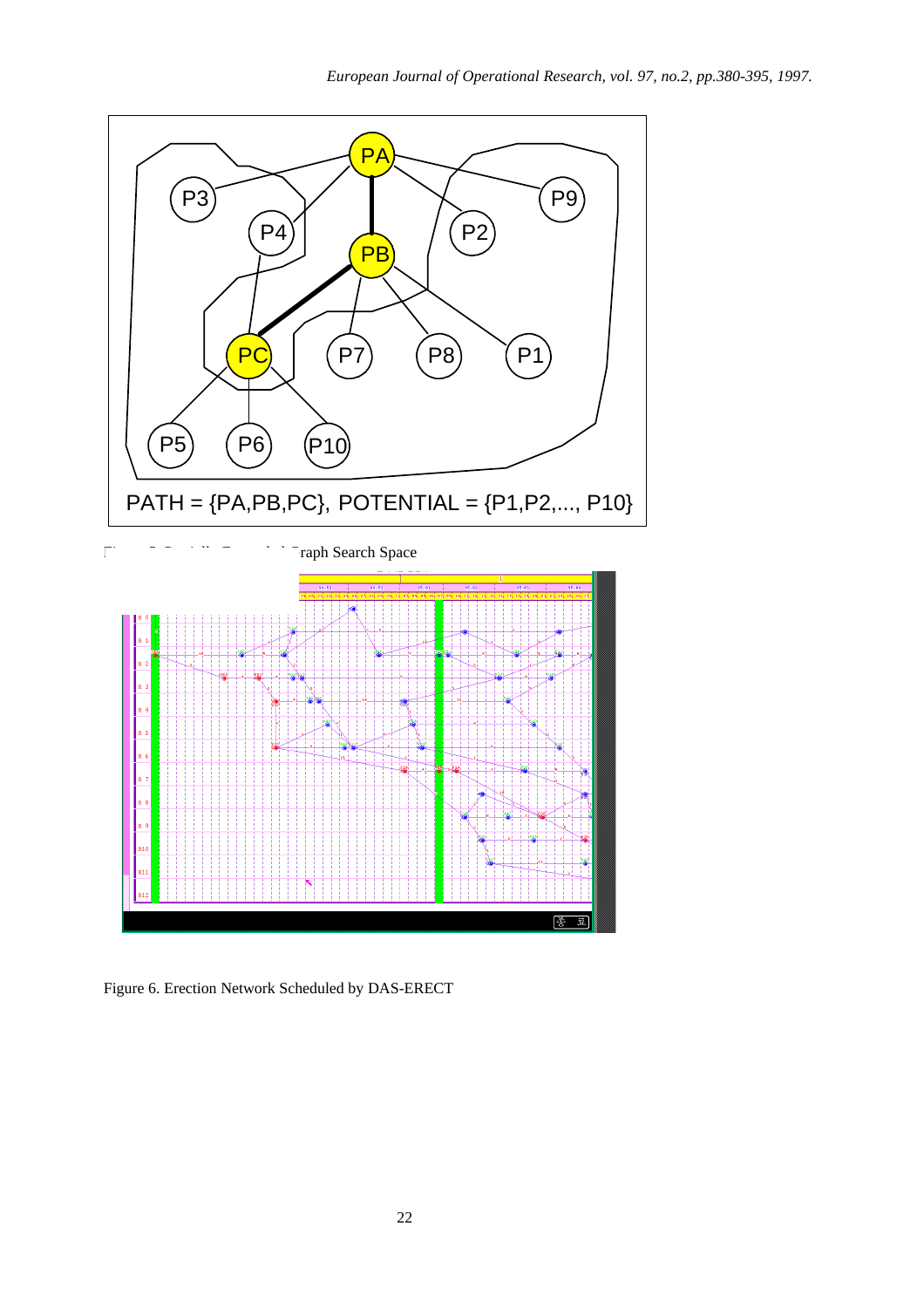

Figure 7. Feasible Locatable Space and Distinctive Locatable Points



Figure 8. An Output Screen Showing a Snapshot of Spatial Layout in DAS-CURVE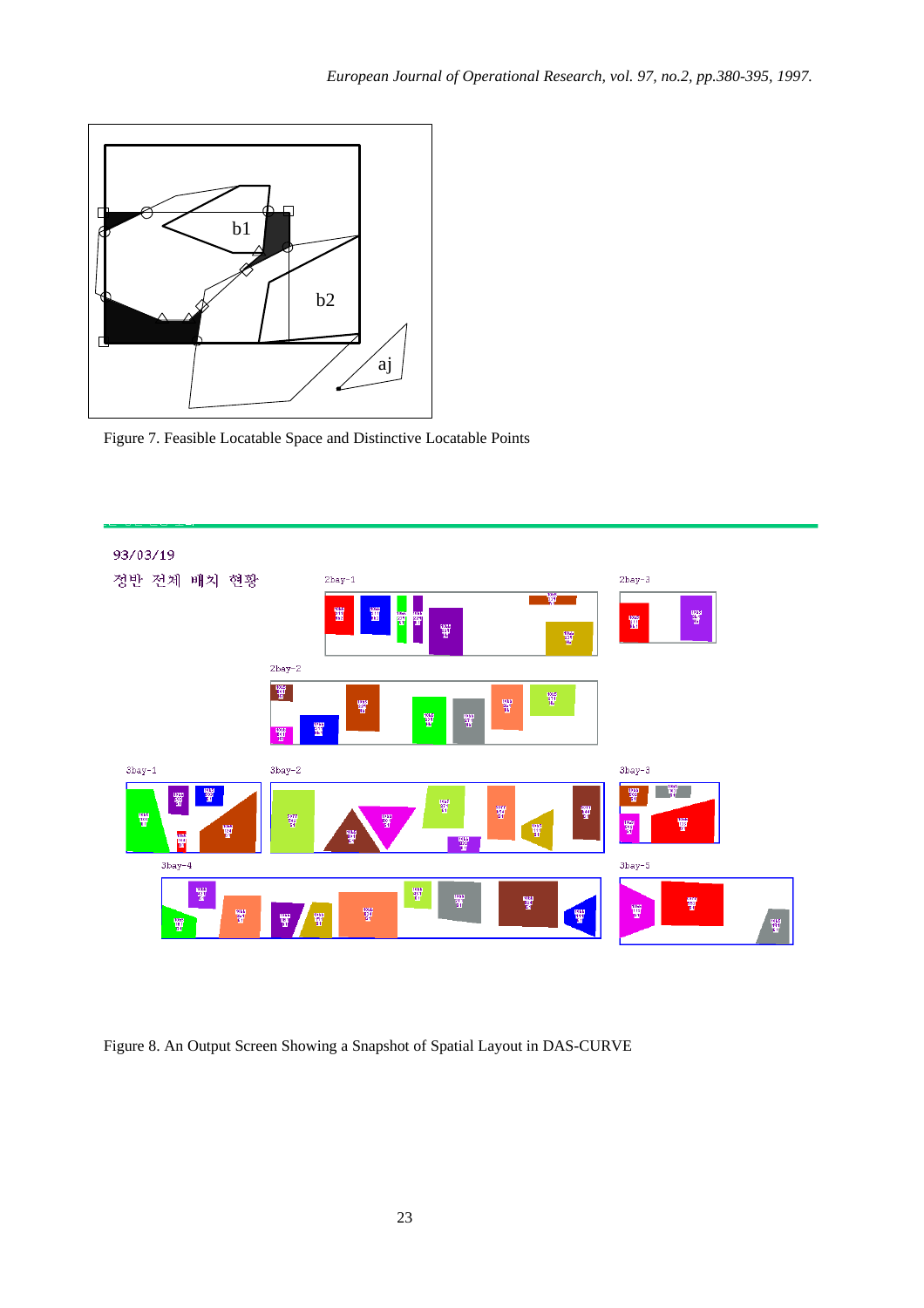

Figure 9. Output Screen Showing a Dynamic Spatial Layout of a Work Plate in DAS-CURVE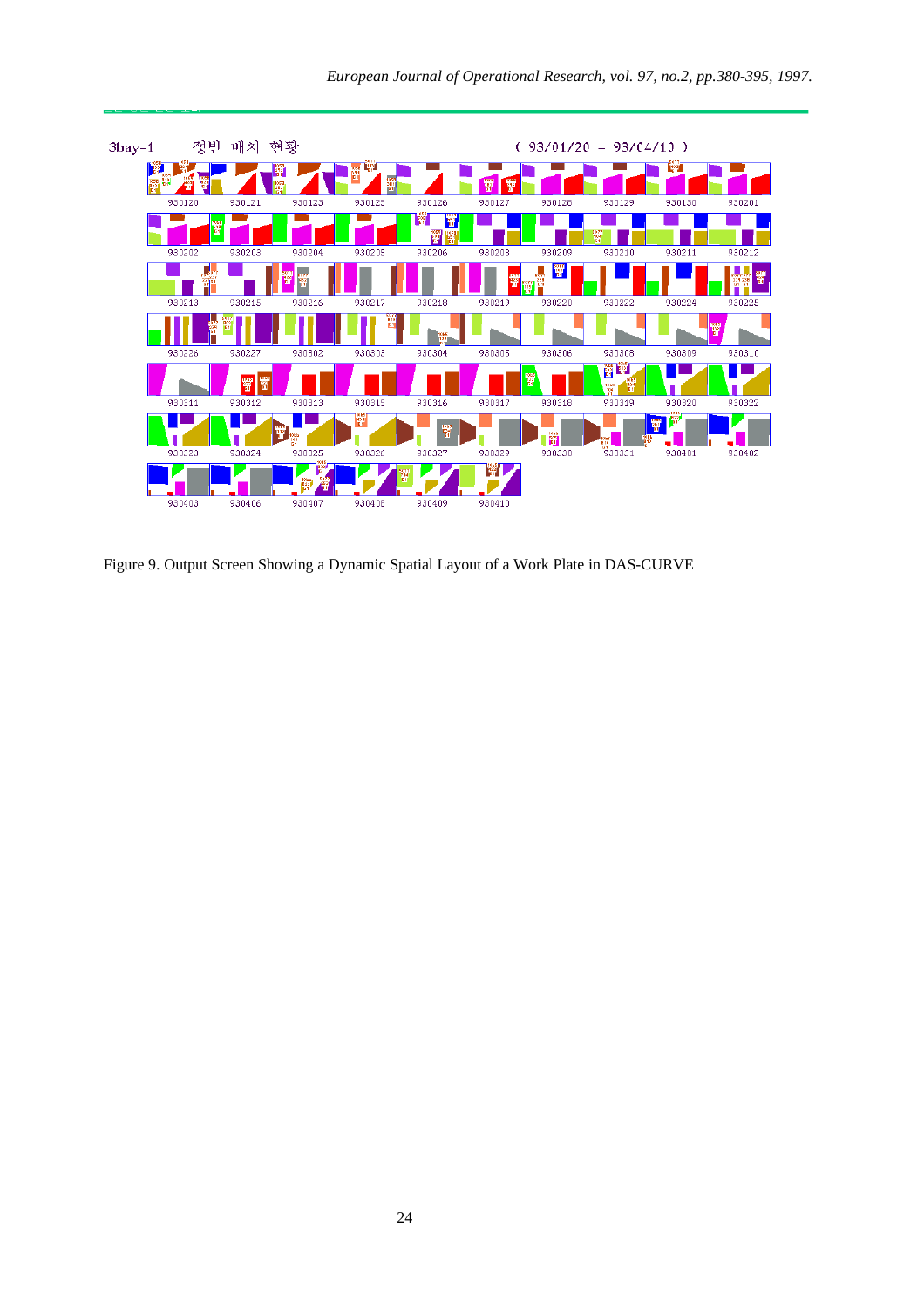

Figure 10. The Panelled Block Assembly Shop with Assembly Line and Off-lines.



Figure 11. Output Screen Showing Dynamically Changing Cycle Time in DAS-PANEL